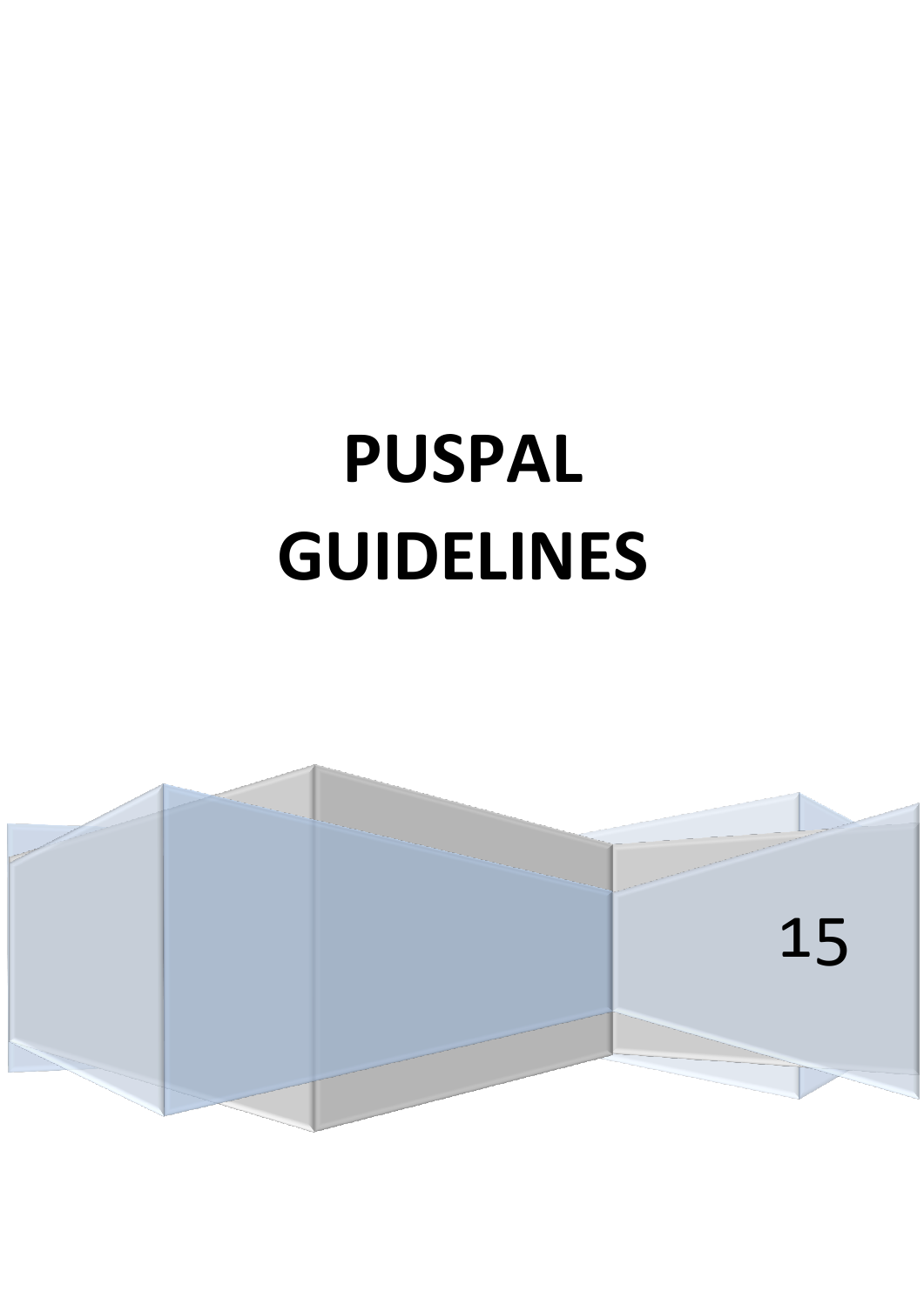# **content**

#### **Muka Surat**

| 1.  | <b>Objectives</b>                                                        | $\mathbf{2}$ |
|-----|--------------------------------------------------------------------------|--------------|
| 2.  | <b>Background</b>                                                        | $\mathbf{2}$ |
| 3.  | Interpretation                                                           | 3            |
| 4.  | Central Committee For The Application For Filming And Performance By Fas |              |
|     | (JK-PUSPAL)                                                              | 7            |
| 5.  | <b>Management Of PUSPAL</b>                                              | 9            |
| 6.  | <b>Qualification Of Applicant</b>                                        | 10           |
| 7.  | <b>Pre-Application</b>                                                   | 10           |
| 8.  | <b>Application Procedures</b>                                            | 11           |
| 9.  | Sponsorship                                                              | 11           |
| 10. | <b>Prohibition On Holding Open Concert Performances</b>                  | 12           |
| 11. | <b>Professional Visit Pass (PLIK)</b>                                    | 13           |
| 12. | Cancellation Of Application / Change Of Fa And/Or Fc / Change Of Date    | 13           |
| 13. | <b>Monitoring</b>                                                        | 14           |
| 14. | <b>Puspal Scope Of Supervision</b>                                       | 14           |
| 15. | <b>Rejected Applications</b>                                             | 15           |
| 16. | Responsibility Of The Organiser Or Local Film Production Company         | 15           |
| 17. | <b>Action Taken Against Breach Of The Puspal Guidelines</b>              | 17           |
| 18. | <b>Powers Of The Minister</b>                                            | 18           |
| 19. | <b>Application Procedures, Guidelines And Regulations For Filming</b>    |              |
|     | The Procedures Are As Set Out In Appendix A                              | 19           |
| 20. | Application Procedures, Guidelines And Regulations For Fa Performance    |              |
|     | The Procedures Are As Set Out In Appendix B                              | 26           |
| 21. | Work Flow Chart For Application For Fa Filming And Performance           |              |
|     | The Flow Chart Is As Set Out In Appendix C                               |              |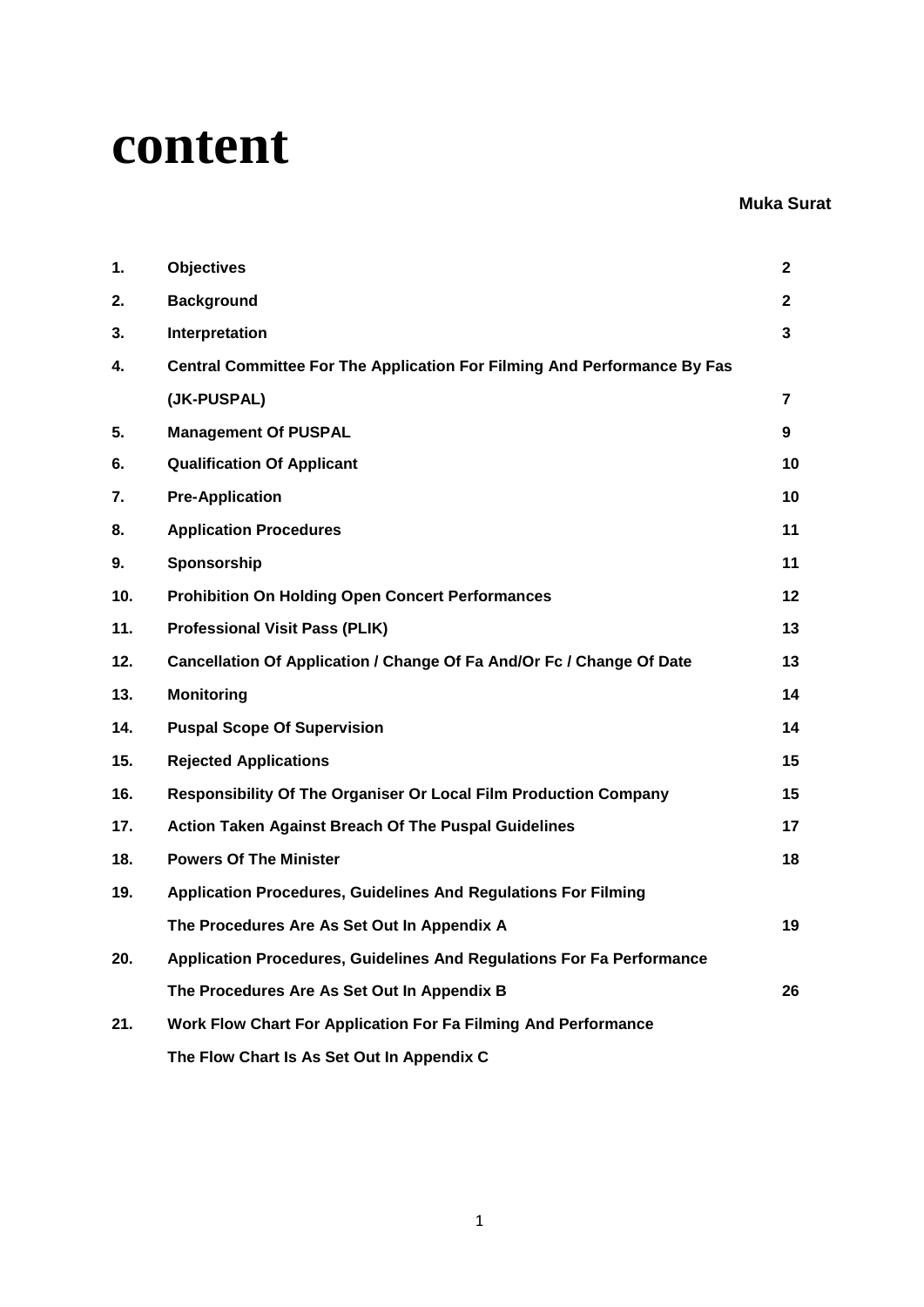#### **MINISTRY OF COMMUNICATIONS AND MULTIMEDIA OF MALAYSIA**

# **GUIDELINES ON APPLICATION FOR FILMING AND PERFORMANCE BY FOREIGN ARTISTES (FAs)**

#### **1. OBJECTIVES**

These guidelines are intended to clarify the following matters:

- 1.1 The government policy regarding the application procedures for filming and performance by foreign artistes (FAs).
- 1.2 The determination of detailed procedures for employing FAs according to the various categories.
- 1.3 The determination of any regulations to be complied with in order to obtain approval for filming and performance by FAs.

#### **2. BACKGROUND**

- 2.1 Based on the Cabinet decision made in 2001, a central agency committee was established to coordinate and consider all applications for filming and performance by FAs. All applications shall go through a one-stop process managed by the Ministry of Communications and Multimedia of Malaysia (previously known as the Ministry of Information, Communications and Culture) (hereinafter referred to as "the Ministry").
- 2.2 The government, through the Ministry, has set up:
	- 2.2.1 A one-stop agency to coordinate applications for filming and performance by FAs, known as the Central Agency for Application for Filming and Performance by Foreign Artistes (PUSPAL).
	- 2.2.2 A committee known as JK PUSPAL, placed under the purview of the Ministry of Culture, Arts and Tourism, in 2002, to consider applications for filming and performance by FAs made through PUSPAL.
- 2.3 The PUSPAL Guidelines was published in 2005 in order to facilitate matters, and was revised in 2007 and 2010.
- 2.4 Since 2002, PUSPAL has been placed under the purview of the following ministries:

2002 - Ministry of Culture, Arts and Tourism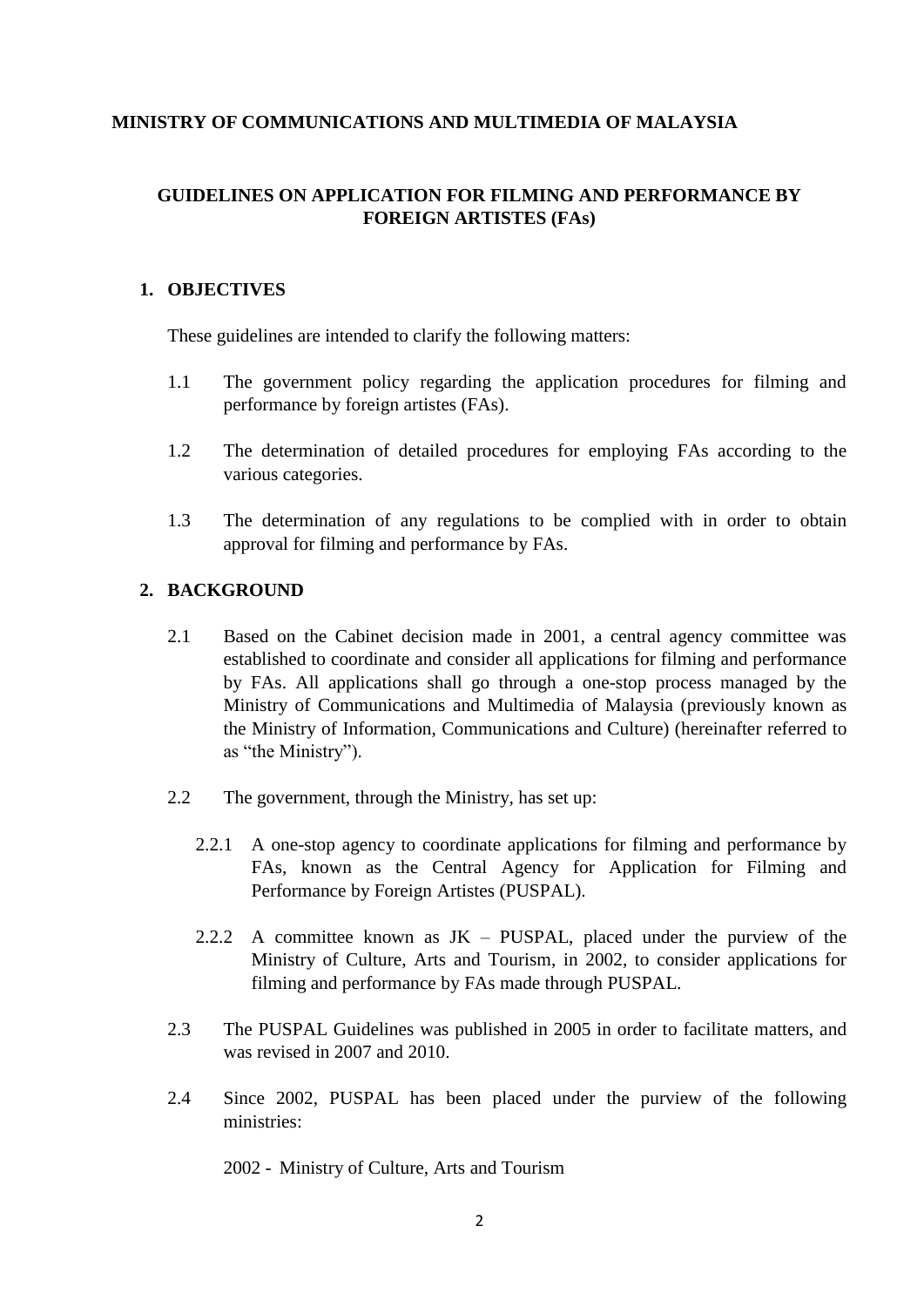2005 - Ministry of Culture, Arts and Heritage

2008 - Ministry of Unity, Culture, Arts and Heritage

2009 - Ministry of Information, Communications and Culture

2013 - Ministry of Communications and Multimedia

# **3. INTERPRETATION**

For the purposes of these Guidelines, the following interpretations shall be applied to the meanings in reference to:-

**"government agency"** means the ministry, department or statutory body of the Federal Government, which are the government administrative machinery empowered according to their respective functions, and are responsible in assisting, coordinating and controlling the running of, as well as ensuring that all matters related to artistic and cultural performances and/or filming, are conducted smoothly and efficiently;

**"foreign artistes (FAs)"** means any individual or group of individuals, who are neither Malaysian citizens nor permanent residents of Malaysia, carrying out artistic and cultural performances;

**"withholding tax"** means the tax to be deducted from specific payments to be made or credited to recipients who are not residents (individuals/bodies other than individuals), whilst in Malaysia, in accordance with Section 109A of the Income Tax Act 1967;

**"drugs"** means any dangerous drugs or substances set out in the First Schedule of the Dangerous Drugs Act 1952 [Act 234];

**"agent"** means any entity registered under the Companies Commission of Malaysia and PUSPAL, acting as representative of the organisers/local film production companies in handling the entry of foreign artistes and/or foreign crew;

**"film"** means film as defined under Section 2 of the *Perbadanan Kemajuan Filem Nasional Malaysia* (National Film Development Corporation) Act 1981 [Act 244] which includes feature films, short films, short subject films, trailers, documentaries, advertising filmlets and any recording on any material of any kind, including video tapes and discs, of any moving images, whether accompanied by sound or not, for the viewing of the public or any class of the public;

#### **"entertainment"** means:

a. A happy, joyful, pleasant and peaceful feeling that a person experiences as a result of something;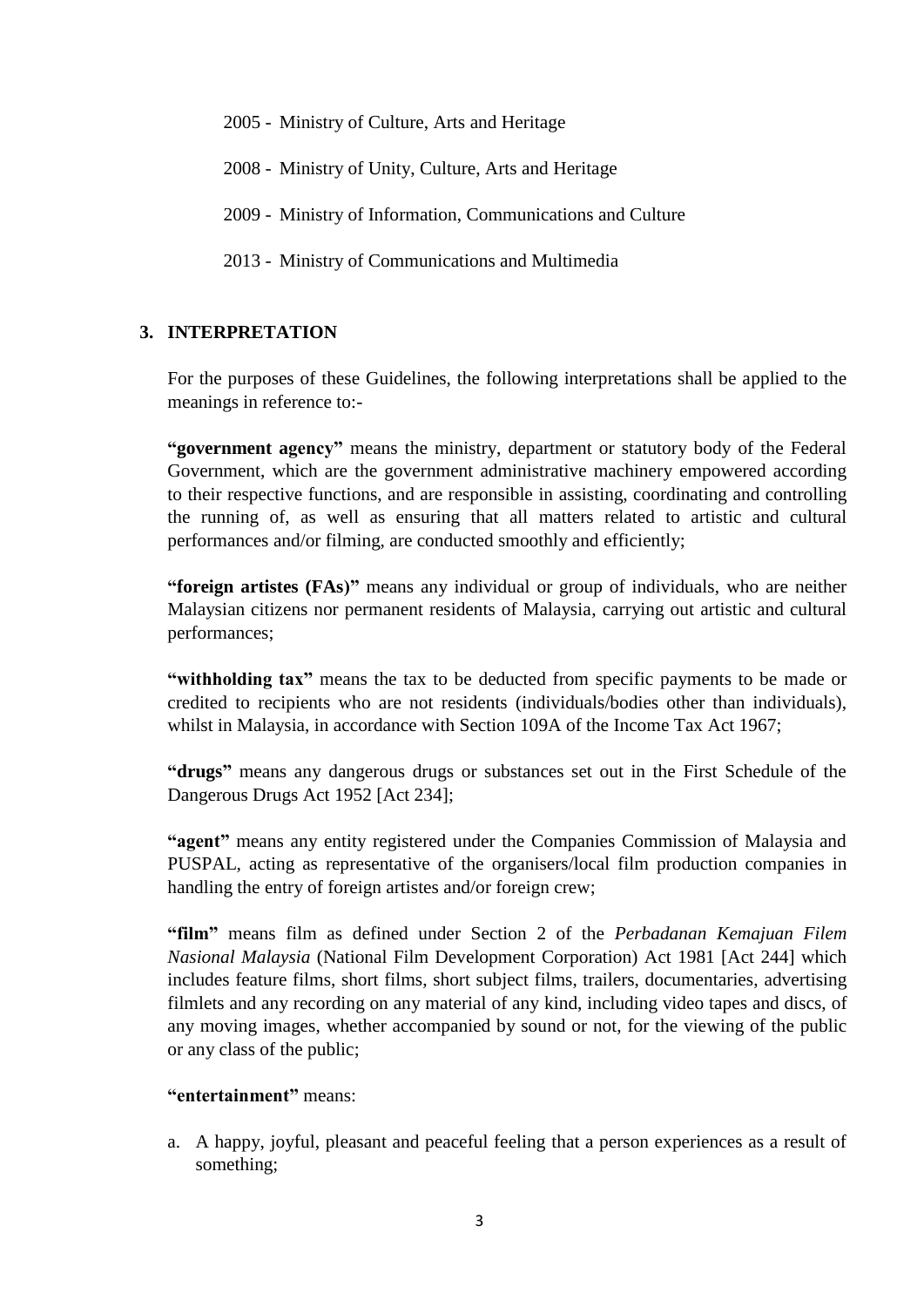- b. An art, ability and capability to entertain and provide satisfaction in any reasonable manner to delight anyone;
- c. An artistic and cultural performance exhibited and performed before an audience;

**"Central Committee for Application for Filming and Performance by Foreign Artistes (JK-PUSPAL)"** means a committee comprising several government agencies responsible for considering applications for filming and performance by FAs;

**"culture"** means any cultural elements said to be universal culture, which can be divided into cultural tools for basic human needs, economic system, social system, language, arts and games, knowledge, religion and magic;

**"Government"** means the Federal Government;

**"arts"** means works such as poetry, painting, music and other compositions created with talent (competence), a product of a creation and description of art, something related to art, beauty (refined);

**"foreign crew (FC)"** means an individual or a group of individuals who are neither citizens nor permanent residents of Malaysia, involved in an artistic and cultural performance or carrying out filming in Malaysia, including directors, cameramen, makeup artists, crew, officials and staff as well as any other position that are required for any performance and filming;

**"Minister and the Ministry"** shall mean the Minister and Ministry responsible for the entry of FAs and/or FCs;

**"liquor"** means intoxicating liquor as defined by Section 2 of the Customs Act 1967 [Act 235];

**"nation"** means Malaysia, unless otherwise stated;

**"Applicant"** means the party qualified to make the application for performance and filming by FAs, by fulfilling all the requirements set out in paragraph 6 regarding Qualification of Applicant;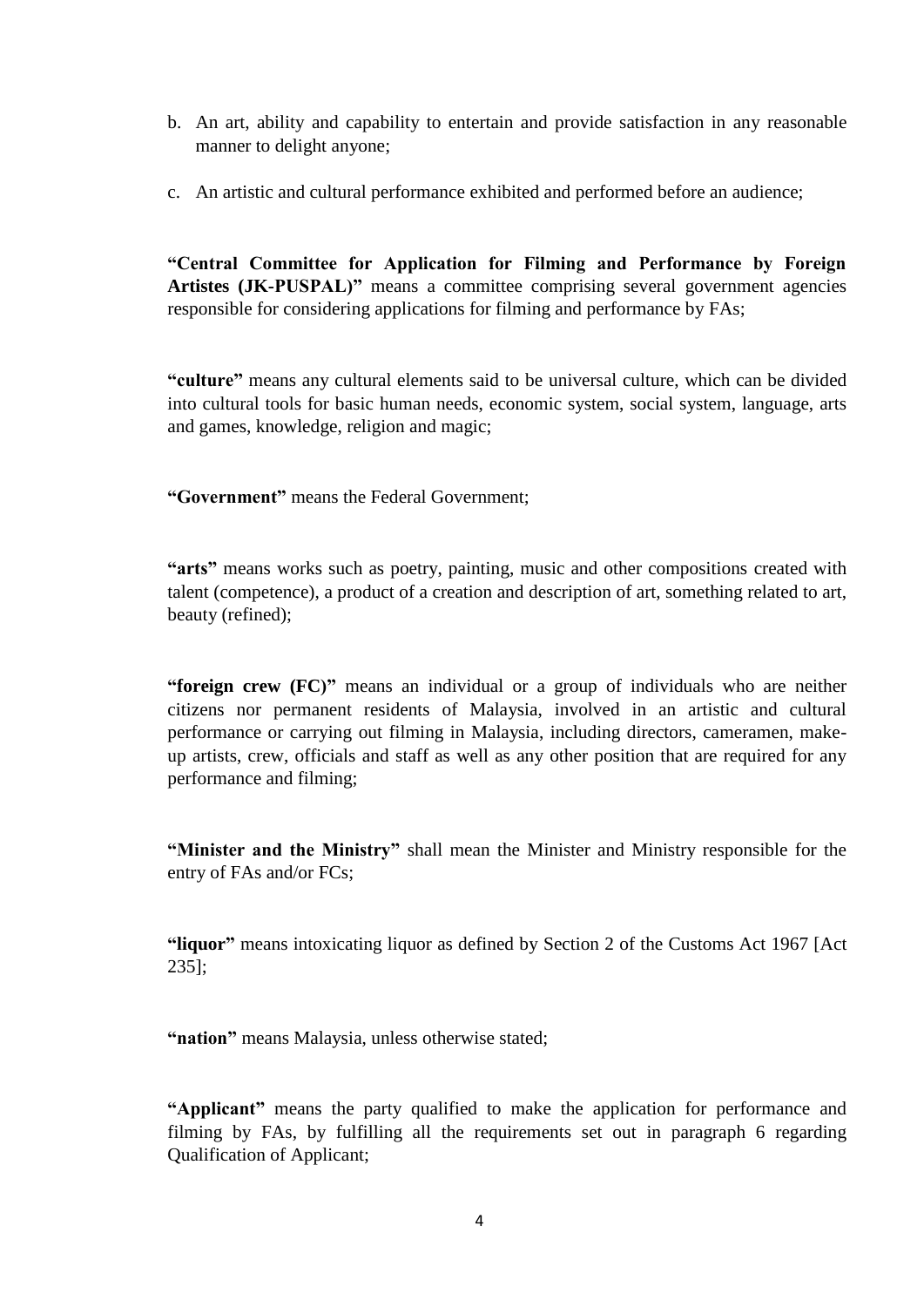#### **"Organiser"** means:

- a. Any company specialising in organising art and cultural performances;
- b. The management of any hotel or tourist accommodation premises or entertainment premises intending to hold performances by FAs on the said premises;
- c. Any government agency or registered organisation intending to carry out filming activities or performances by FAs;

**"filming"** means filming activities in the form of interviews, documentaries, feature films, entertainment, commercial advertisements and/or other forms of filming carried out in Malaysia by foreign film production companies;

**"gambling"** means games based on chance or skills and chance played with bets, either monetary or goods in lieu of money, and includes any such games stipulated by any laws in force;

#### **"performance"** means:

- a. Any artistic and cultural activities carried out in relation to the performing arts, whether in closed or open premises and whether entrance fees are charged or not;
- b. Performing arts activities held in the following venues:
	- i. Hotels;
	- ii. Entertainment centres;
	- iii. Entertainment premises;
	- iv. Cultural centres;
	- v. Stadiums;
	- vi. TV stations (recording);
	- vii. Other premises deemed appropriate by JK-PUSPAL;
- c. Artistes' activities that involve:
	- i. Performances or concerts in open or closed premises;
	- ii. Promotion of the artistes' albums, songs and films; and
	- iii. Promotion of goods and products;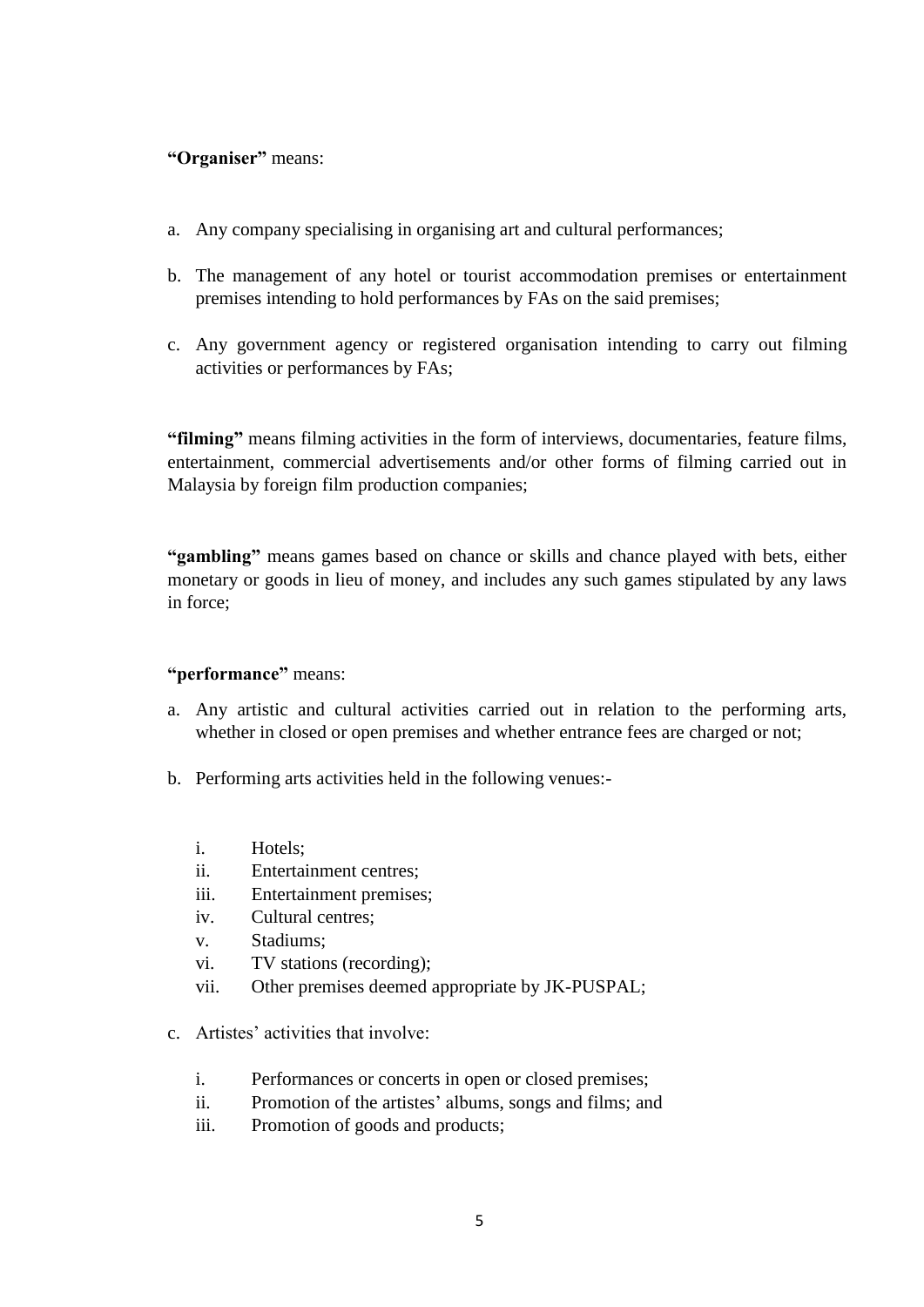#### **"local authority"** means:

- a. Any local authority established or deemed to be established under the Local Government Act 1976 [Act 171];
- b. In the case of the Federal Territory of Labuan, the local authority established under the Local Government Ordinance 1961 Sabah which is enforced in the Federal Territory of Labuan, as revised by the Federal Territory of Labuan (Modification of the Local Government Ordinance) Order 1984;
- c. In the case of the Federal Territory of Kuala Lumpur, the Commissioner of the City of Kuala Lumpur appointed in accordance with Section 3 of the Federal Capital Act 1960 [Act 190]; and
- d. Includes any person or group of persons appointed or authorised under any written law to carry out and implement the power and function given to and imposed on any local authority by any written law;

**"open premises"** means public venues or any open spaces allocated or designated for public use or opened to the public at any given time;

**"closed premises"** means any place upon which exists any construction or structure, any premises or building whether permanent or temporary, or any other place where any form of entertainment is held and where the public is allowed entry, with or without payment;

**"representation"** means the process of fact preparation for the consideration of JK-PUSPAL, for the purposes of maintaining its decision or otherwise;

**"cigarette"** means any product consisting, wholly or partially, of tobacco which is cut, shredded or manufactured, or of any tobacco derivative or substitute, rolled up in single or more paper wrapper, and which can be immediately smoked;

**"Local Film Production Company"** means any local company, holding a film production licence issued by the National Film Development Corporation (FINAS), that is appointed by the foreign film production company to manage the application for filming;

**"tobacco"** means the Nicotiana tabacum plant species or any parts of it, whether cured or not, including hybrids of the species, hybrids resulting from crossbreeding of the species or crossbreeding with other species or hybrids of the plant and genetically engineered versions of the species or hybrids.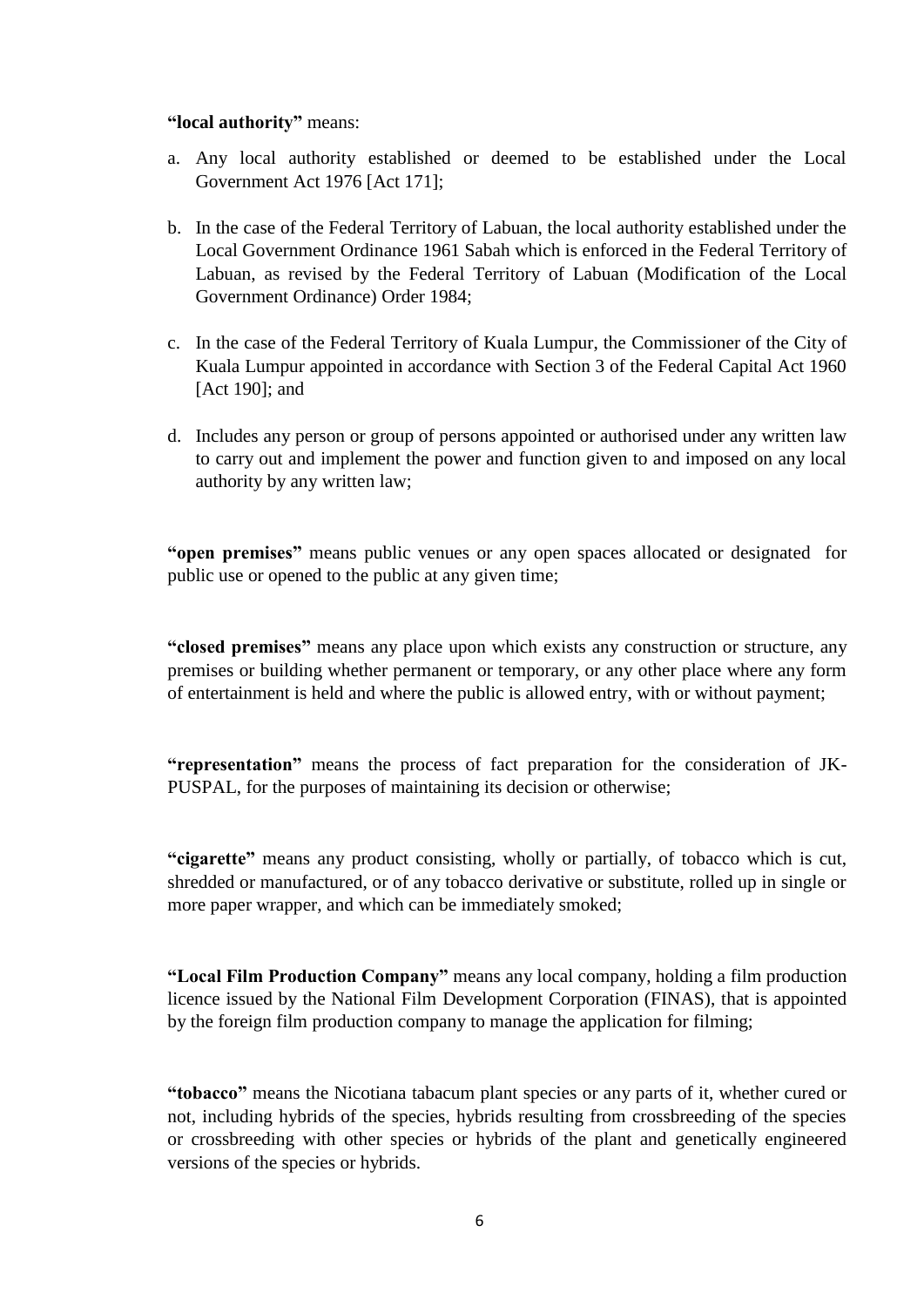# **4. CENTRAL COMMITTEE FOR THE APPLICATION FOR FILMING AND PERFORMANCE BY FAs (JK-PUSPAL)**

#### 4.1 **Function**

The function of the committee is to consider and make decisions on applications for filming and performance by FAs.

## 4.2 **Members**

The Central Agency Committee comprises the following members:

| Chairman:        | Secretary General of the Ministry of Communications and<br>Multimedia                                                                                                                                              |
|------------------|--------------------------------------------------------------------------------------------------------------------------------------------------------------------------------------------------------------------|
| Acting Chairman: | Deputy Secretary General (Operation) or any officer of the<br>Ministry assigned by the Chairman or Acting Chairman                                                                                                 |
|                  | Permanent members: Ministry of Communications and Multimedia of<br>Malaysia;<br>Director General of FINAS or representative                                                                                        |
|                  | Secretary General of the Ministry of Foreign Affairs or<br>representative                                                                                                                                          |
|                  | Ministry of Home Affairs:                                                                                                                                                                                          |
|                  | Secretary of the Film Censorship and Enforcement<br>Control Division or representative<br>Secretary of the Publication and Quranic Text Control<br>Division or representative                                      |
|                  | The Royal Malaysian Police:                                                                                                                                                                                        |
|                  | Director of the Special Branch or representative<br>$\overline{\phantom{0}}$<br>Assistant Chief of the Inspector General of Police<br>Secretariat<br>(Corporate)<br>Communications)<br><b>or</b><br>representative |

Director General of the Department of Immigration of Malaysia or representative

Ministry of Tourism and Culture;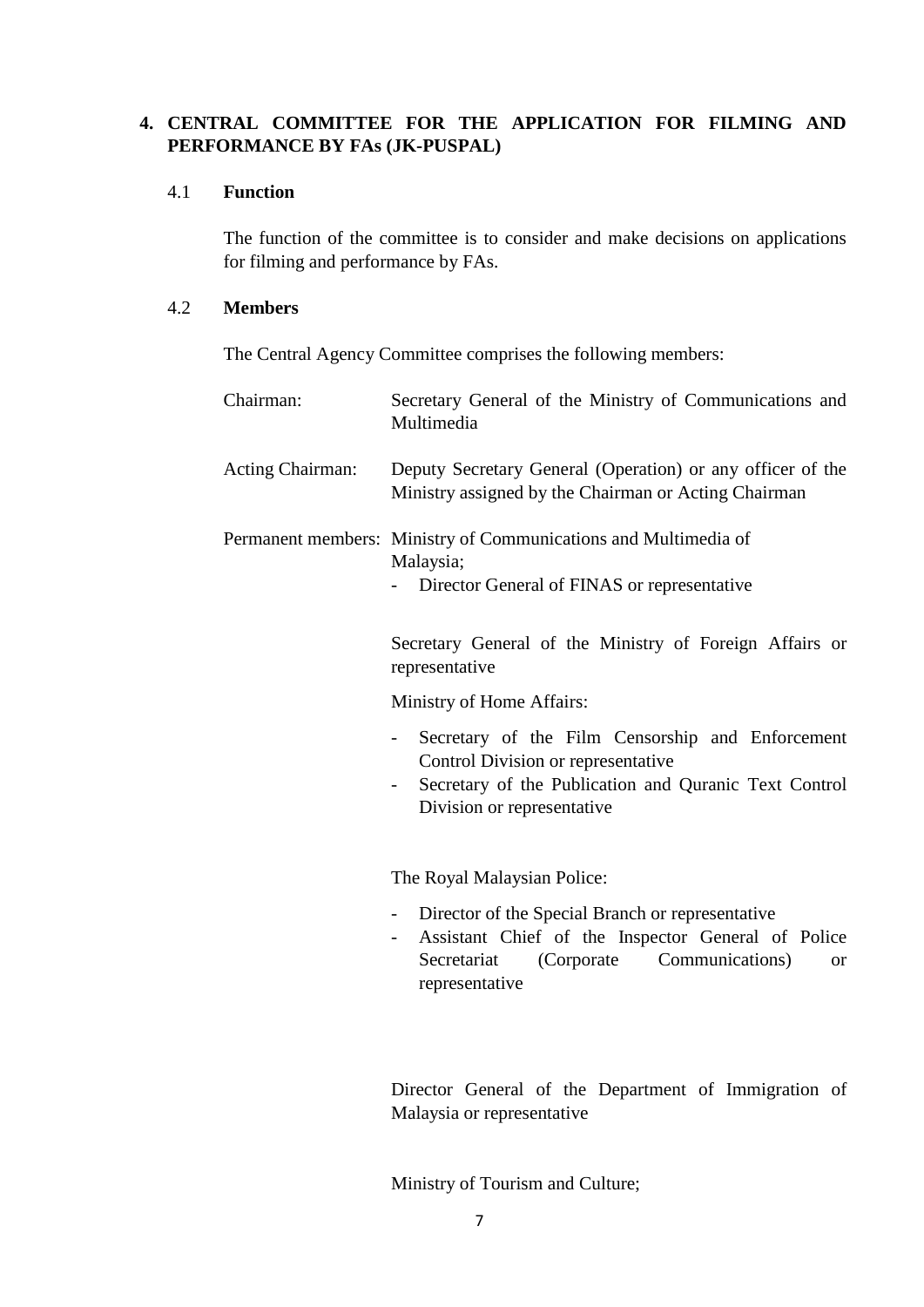- Secretary of the Policy and Strategic Planning (Culture) Division or representative
- Director General of the Malaysian Tourism Promotion Board or representative
- Director General of *Istana Budaya* or representative
- Director General of the Department of Culture and Arts or representative

Secretary General of the Ministry of Urban Wellbeing, Housing and Local Government or representative

Director General of the Kuala Lumpur City Hall or representative

Director General of Customs, Royal Malaysian Customs Department or representative

Director General of the Department of Islamic Development of Malaysia or representative

Inland Revenue Board of Malaysia;

- Director of Assessment Branch or representative
- Director of the Non-Resident Branch or representative

Associate members (ex-officio) : Other than the permanent members, JK-PUSPAL may invite any government agency to be present at the JK-PUSPAL meetings, as needed and appropriate

Secretariat: Secretariat Unit of JK-PUSPAL

#### 4.3 **Quorum**

The minimum number of permanent members required to convene a JK-PUSPAL meeting is eight (8).

#### 4.4 **Decision on Application**

The decision made by JK-PUSPAL on any application shall be the decision of the majority of the members of meeting.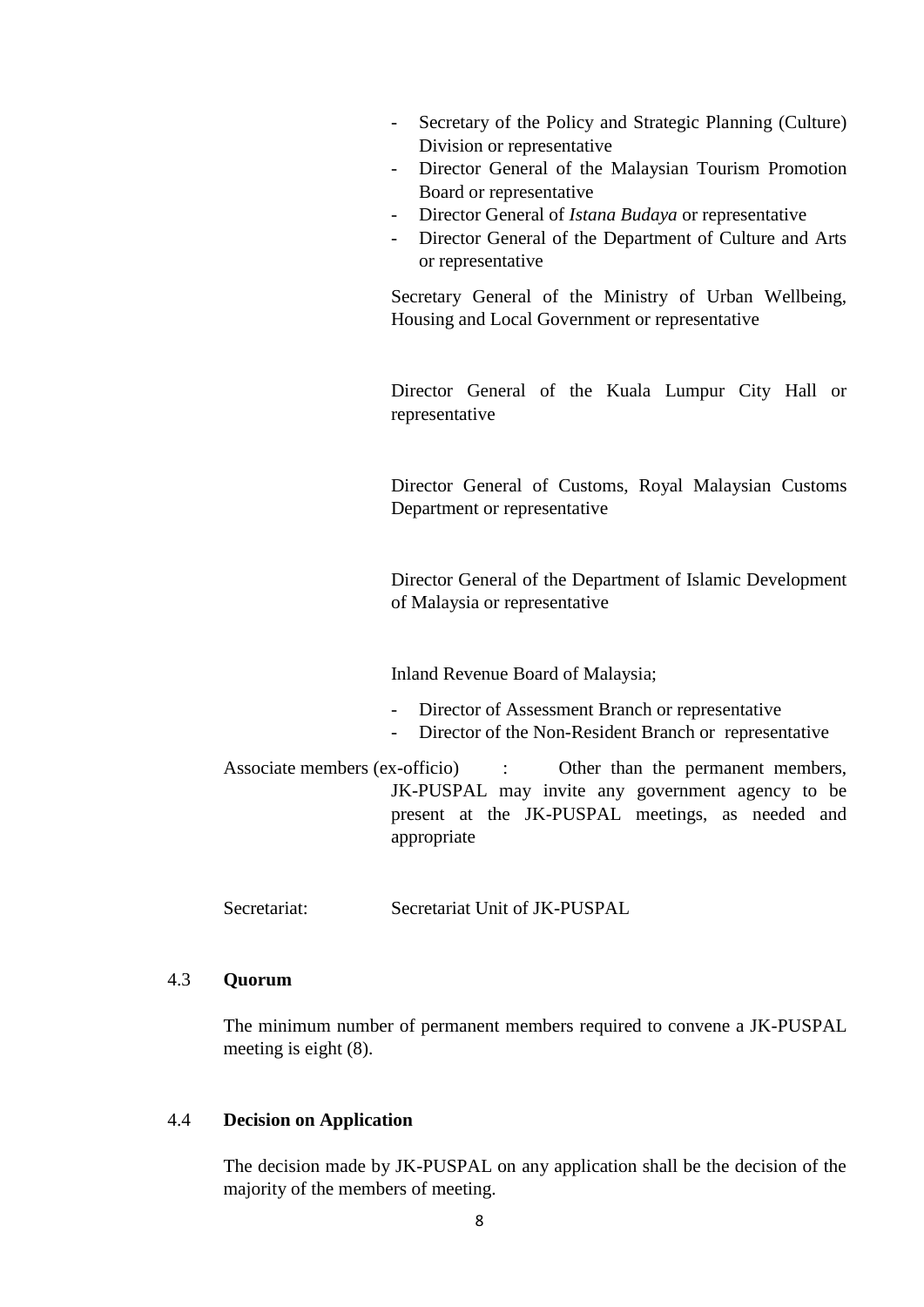#### 4.5 **Communication of Decision**

The decision made by JK-PUSPAL on the application shall be made known to the applicant either in writing, or through telephone or facsimile, or e-mail or on the Ministry's website.

#### 4.6 **Implication**

Any applicant who is not satisfied with the decision made by JK-PUSPAL may make a representation for consideration.

#### **5. MANAGEMENT OF PUSPAL**

For the purposes of management and discharge of its responsibilities, PUSPAL is operated as follows:-

5.1 Secretariat

Secretariat Unit of the PUSPAL Committee or any division/unit as determined by the Ministry.

- 5.2 Role and Duties of the Secretariat
	- a. To receive and process applications for FA performance and filming;
	- b. To collect the withholding tax on behalf of the Inland Revenue Board and channel the same to the said agency as well as being authorised to issue receipts for the collection of the withholding tax;
	- c. To manage weekly meetings of JK-PUSPAL;
	- d. To present the applications at the weekly JK-PUSPAL meetings;
	- e. To notify the applicants of the decisions made;
	- f. To jointly coordinate and monitor all FA performance and filming activities with the relevant government agencies in order to ensure such activities comply with the specified regulations;
	- g. To receive and channel information on cases of breach of conditions or regulations stipulated by JK-PUSPAL to the relevant government agencies for action, in accordance with their respective jurisdictions; and
	- h. To provide advisory service in relation to FA performance and filming.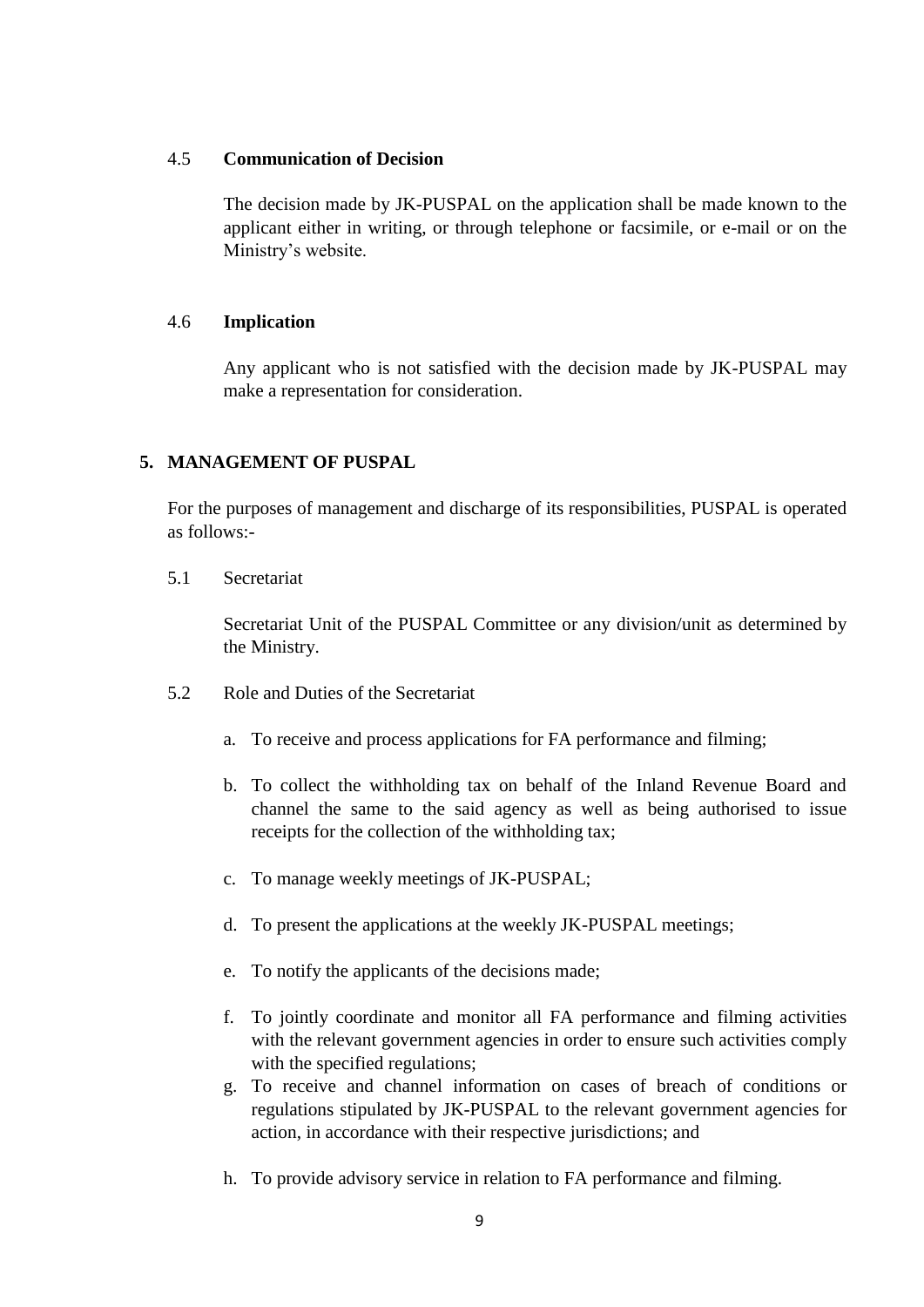#### **6. QUALIFICATION OF APPLICANT**

- 6.1 Only organisers or local film production companies are qualified to apply. However, the organisers or local film production companies may be represented by agents. Agents applying on behalf of the organisers or local film production companies shall include letters of authorisation from the organisers or local film production companies in their submission.
- 6.2 Organisers or local film production companies such as those listed below are not qualified to make applications:
	- a. Liquor companies;
	- b. Tobacco / cigarette companies;
	- c. Gambling companies;
	- d. Sex product companies.

#### **7. PRE-APPLICATION**

- 7.1 Applicants may submit a pre-application for the purposes of checking the status and concept of the FA performance or filming before submitting their official applications.
- 7.2 Applicants need to submit an official application letter for pre-application which includes the background, song lyrics, recorded performances, the latest video clips of the FA performances, and any other relevant documents if required.
- 7.3 Any approval by JK-PUSPAL shall be subject to the following:
	- a. A formal application letter stated in paragraph 7.2 above being presented to JK-PUSPAL; and
	- b. Any advertisement, promotion or sale of tickets carried out before issuance of JK-PUSPAL official decision shall be at the applicant's risk.
- 7.4 JK-PUSPAL has the right to revoke its approval should the FA performance or filming touch upon religious, racial and cultural issues of the Malaysian communities and be damaging to the country's interest.
- 7.5 What constitutes as "the country's interest" shall be determined solely by the Government and such determination shall be final and may not be contested.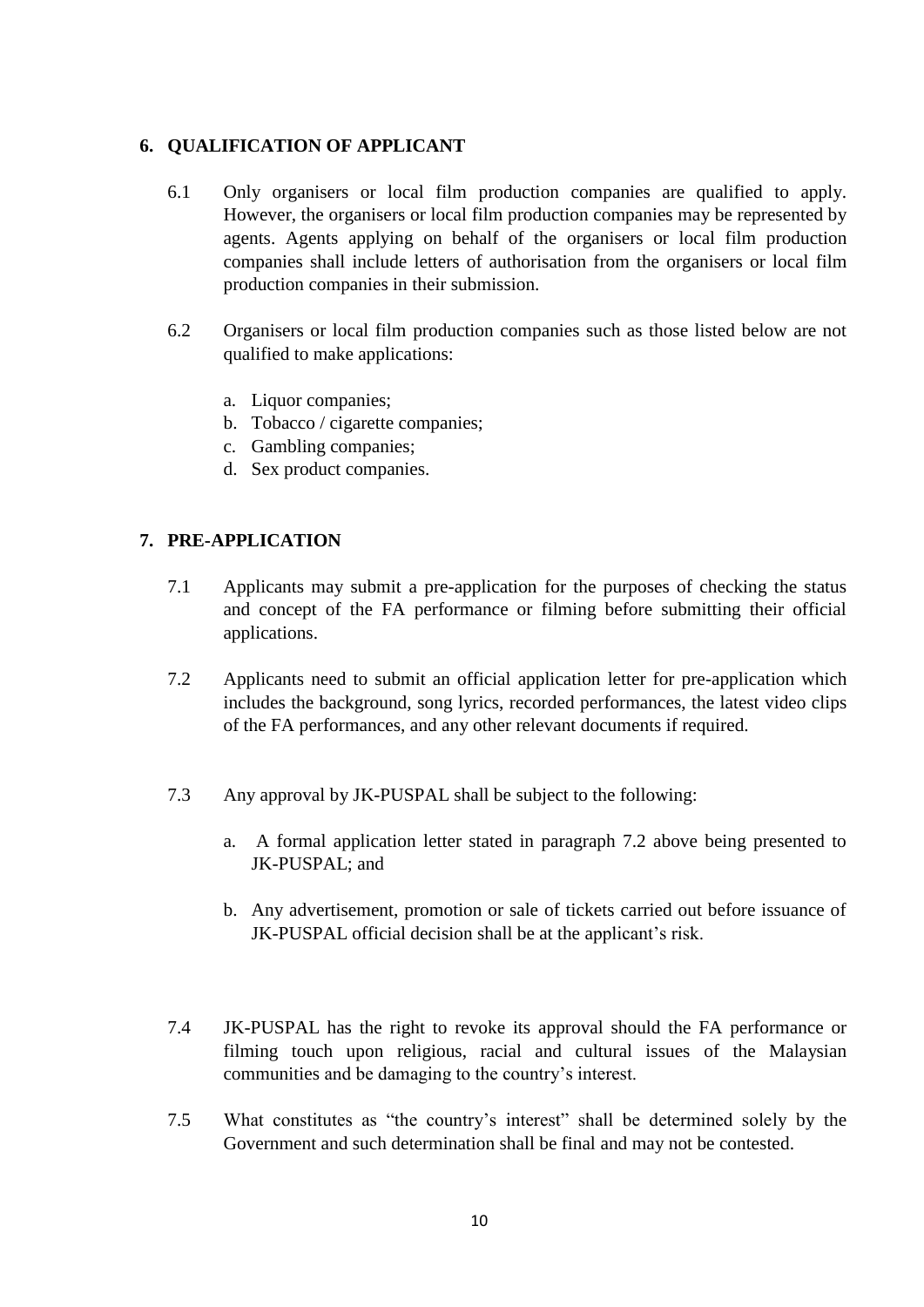#### **8. APPLICATION PROCEDURES**

- 8.1 A formal application shall be made:
	- a. Online; and
	- b. By the submission of the relevant physical application forms and documents, by hand or by post, to the PUSPAL Secretariat.
- 8.2 A complete application shall be submitted at least fourteen (14) days before the date of the FA performance or filming.
- 8.3 For first time applications for FA performance or filming, a complete application shall be submitted at least thirty (30) days before the date of the FA performance or filming.
- 8.4 Applications shall be submitted in accordance with the checklist as set out in Appendix A or Appendix B.
- 8.5 Applications to extend the period of FA performance or filming shall be submitted not later than fourteen (14) days before the expiry of the approved FA performance or filming period.
- 8.6 Applicants may submit the application for entry of FAs and/or FCs in stages.
- 8.7 Application procedures for filming are set out in Appendix A.
- 8.8 Application procedures for FA performance are set out in Appendix B.

#### **9. SPONSORSHIP**

Any sponsorship for FA performance or filming shall not involve;

- 9.1 Any matter which is prohibited under Malaysian laws or which touches upon religious, racial and cultural issues of the Malaysian communities.
- 9.2 Cigarette or tobacco brands;
- 9.3 Sex products;
- 9.4 Gambling brands;
- 9.5 Brands of liquor. However, liberalisation of sponsorship may be given subject to the following conditions: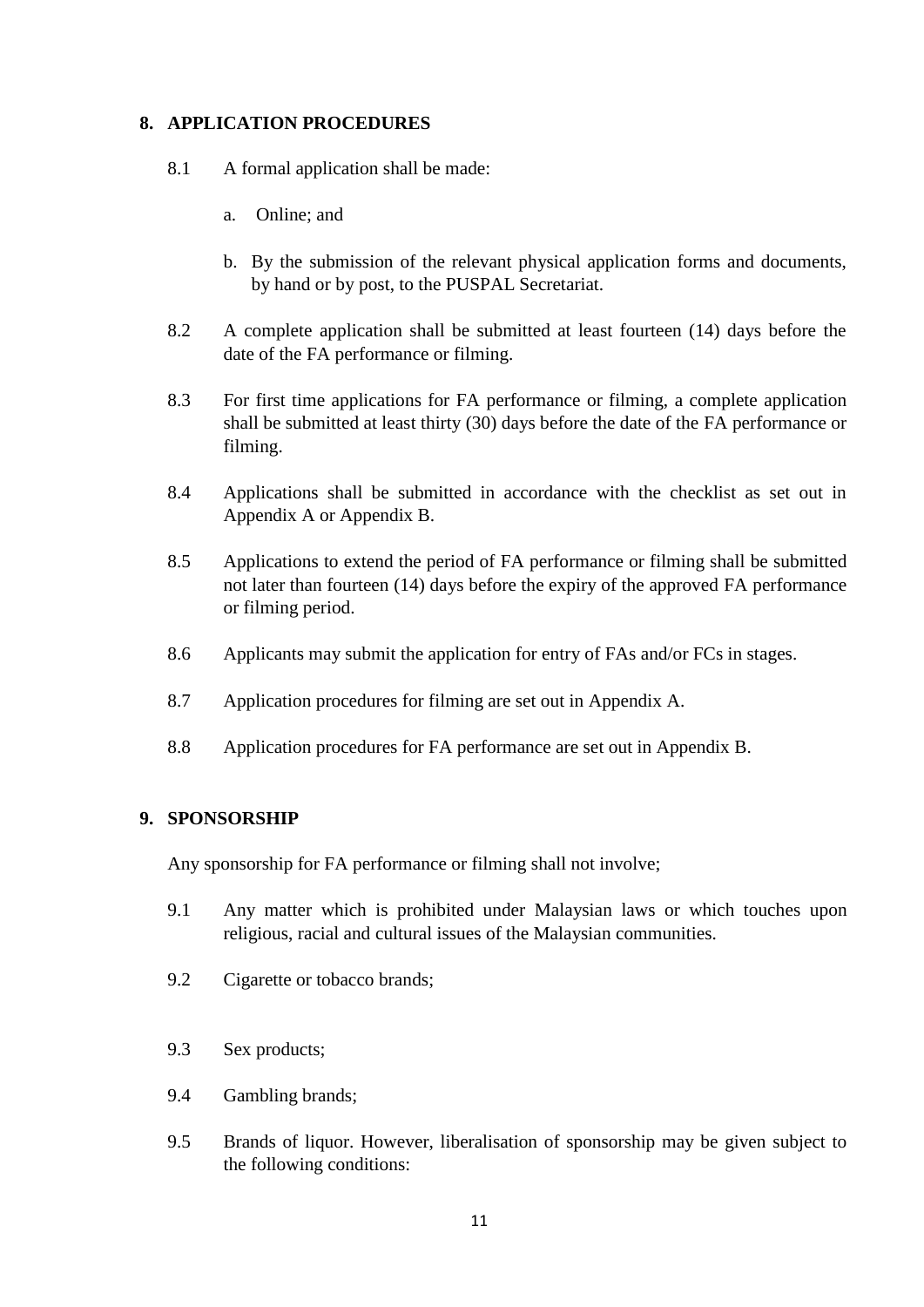- a. All promotions involving direct sponsorship by liquor brands which display the logo, image, encouragement to drink or any uses of the said products are strictly prohibited for any matters involving the said FA performance or filming;
- b. In the case of performances involving the distribution, sale and serving of liquor, the applicant shall;
	- i. submit an organisational layout plan and clearly show on the plan the areas specifically designated for the distribution, sale and serving of the said drinks;
	- ii. ensure that the distribution, sale and serving of the said drinks are not carried out in areas other than that shown on the plan; and
	- iii. ensure that no sale and distribution of liquor are carried out in any areas of the performance during the performance.
- c. The sale of liquor to persons under the age of twenty-one (21) years is strictly prohibited as stated in Subsection 14A (1) of the Entertainment (Federal Territory of Kuala Lumpur) Act 1992 [Act 493] and other state entertainment enactments; and
- d. No persons who are intoxicated shall be allowed to enter or remain in any entertainment premises in accordance with Rule 24 of the Entertainment (Federal Territory of Kuala Lumpur) Rules 1993 P.U(A) 259/93 and other state entertainment enactments.

#### **10. PROHIBITION ON HOLDING OPEN CONCERT PERFORMANCES**

All open concert performances by FAs shall not be permitted on the following days;

- 10.1 Throughout the independence month from the  $25<sup>th</sup>$  of August to the  $16<sup>th</sup>$  of September
- 10.2 Throughout the month of Ramadhan
- 10.3 On religious public holidays unless permitted by the relevant religious administrator or the local authority
- 10.4 On the day of decease of the *Yang di-Pertuan Agong* (the King) or the *Sultan* or head of the related state or country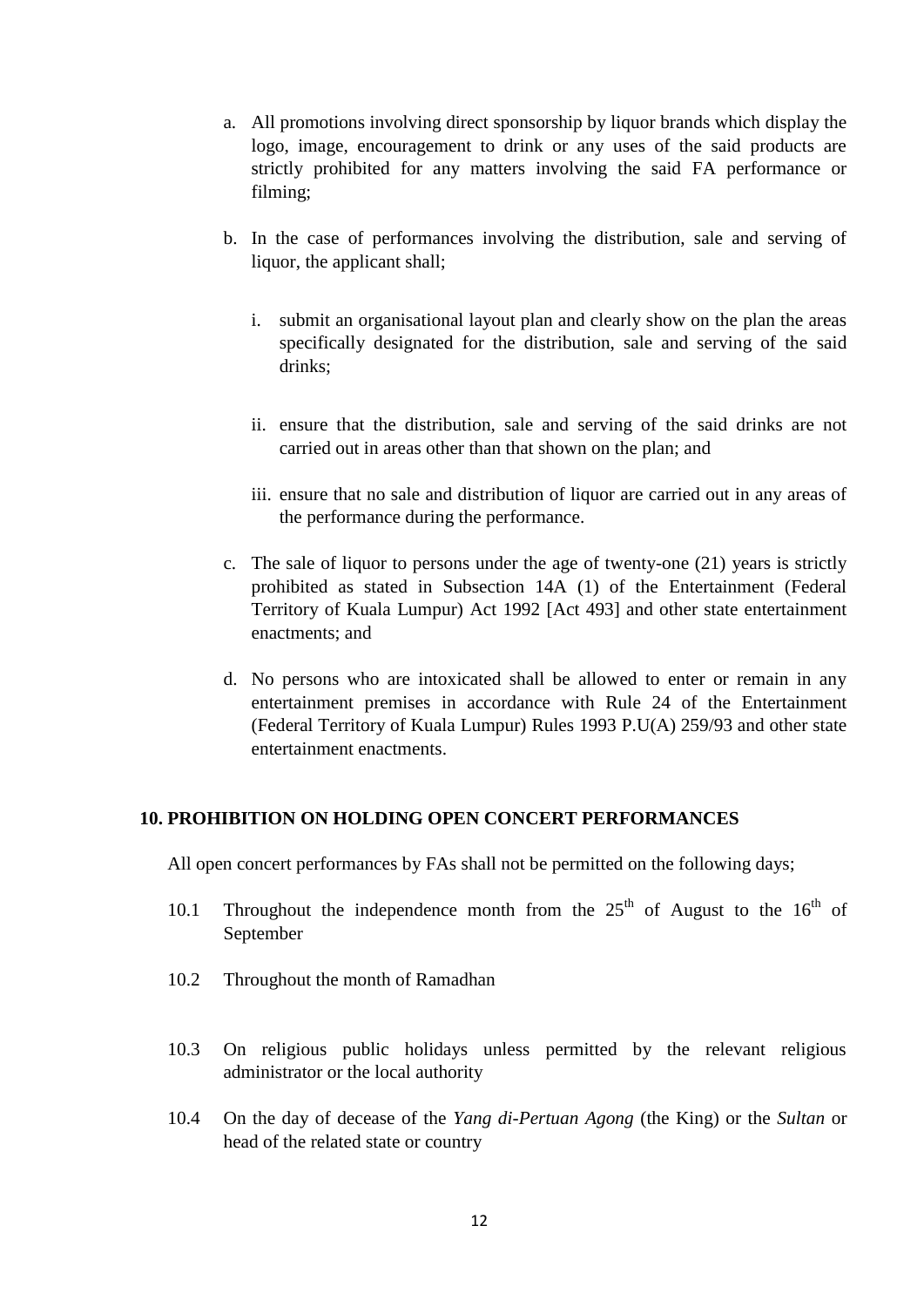10.5 On other days deemed unsuitable by the Government or State Government as the case may be

#### **11. PROFESSIONAL VISIT PASS (PLIK)**

- 11.1 The PLIK is issued to all FAs and/or FCs who carry out performances or filming. Approval of the PLIK shall be subject to the existing immigration conditions and regulations.
- 11.2 Carrying out performances or filming without the PLIK contravenes Subregulation 39(b) of the Immigration Regulations 1963, i.e. the offence of misuse of social visit pass, special pass or others.
- 11.3 The rate for the PLIK is as set out in the Third Schedule of the Immigration Regulations 1963.
- 11.4 Exemption of PLIK payment may only be given to any FA and/or FC for the following:
	- a) Inter-government filming programme or cultural exchange programme; and
	- b) Government invitation only.

#### **12. CANCELLATION OF APPLICATION / CHANGE OF FA AND/OR FC / CHANGE OF DATE**

#### 12.1 **Cancellation of Application**

The organiser or local film production company shall submit, in writing and online, the reasons for cancellation together with supporting documents.

#### 12.2 **Change of FA and/or FC**

The organiser or local film production company shall submit, in writing and online, an application for change of FA and/or FC which shall include reasons for the change together with supporting documents.

#### 12.3 **Change of Date**

The organiser or local film production company shall submit an application for change of date not later than seven (7) days from the first day of the performance dates. However, due consideration will be given subject to the relevant government agency regulations.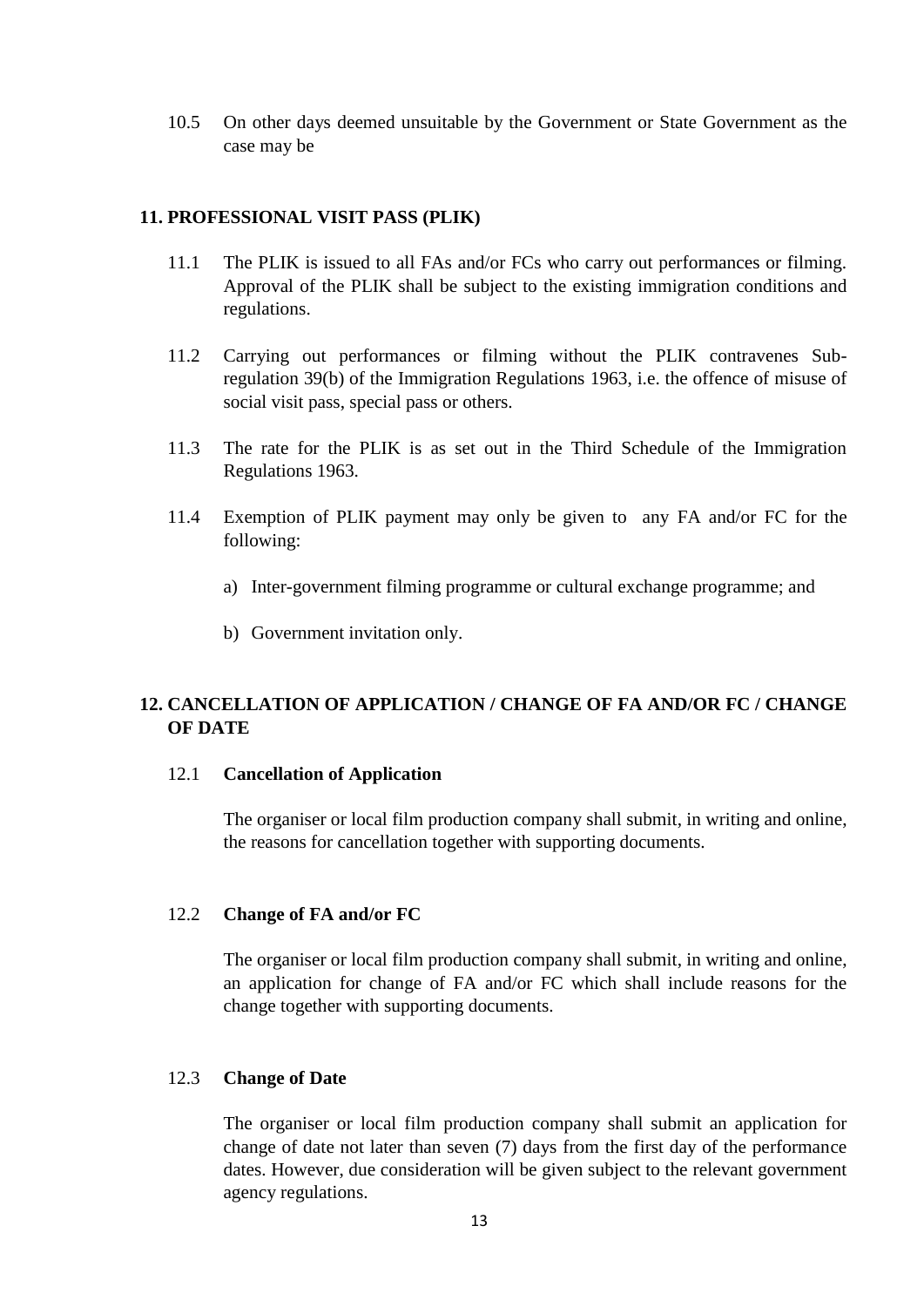#### **13. MONITORING**

- 13.1 The PUSPAL Secretariat, members of JK-PUSPAL and FINAS enforcement officers will carry out monitoring of any FA performance area or filming location that has been applied for or that has been approved.
- 13.2 Failure on the part of the organiser or local film production company to give cooperation during the monitoring may affect the decision on the application or consideration of future applications.
- 13.3 The organiser shall allocate twenty (20) tickets and any amount of passes, not later than seven (7) days before the performance date, for the purpose of monitoring by JK-PUSPAL. The relevant tickets or passes shall have seat allocations in the case of performances with seating.
- 13.4 The PUSPAL monitor has the right to carry out any form of image or video recording of the FA performance or filming for an appropriate duration, for the purpose of PUSPAL records and shall not use the same for any commercial purposes.

#### **14. PUSPAL SCOPE OF SUPERVISION**

- 14.1 All FA performances and filming shall be under the PUSPAL scope of supervision except the following:
	- a. all FA performances in Sabah and Sarawak;
	- b. FAs who are performing under the Inter-Government Cultural Exchange Programme or Cultural Cooperation Programme; and
	- c. FAs who are working in Malaysia under the expatriate category for which the employment contract exceeds one hundred and eighty (180) consecutive days, without any application for extension of the relevant period.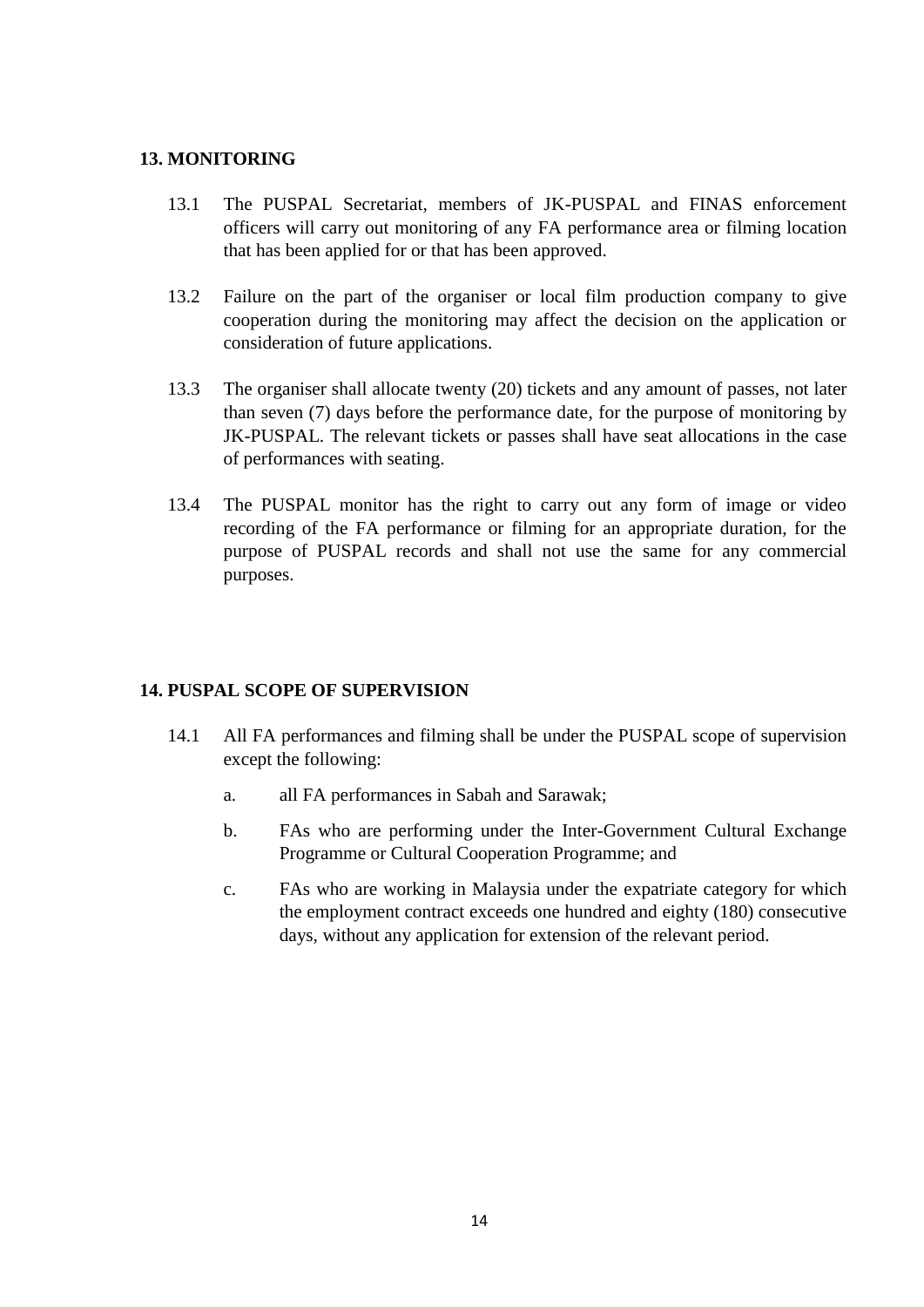#### **15. REJECTED APPLICATIONS**

- 15.1 Applications are rejected based on the following matters:
	- a. Incomplete application (please refer to the checklist for complete application);
	- b. The organiser or local film production company is directly involved in cigarette or tobacco brands, sex products and gambling;
	- c. The organiser or local film production company has not made any payment arrears that have been stipulated by the relevant government agency;
	- d. Breach of any conditions of these Guidelines by the organiser, local film production company, FA or FC;
	- e. On the direction of the local authority or government agency having jurisdiction over a particular performance;
	- f. Performances that touch upon national policy; religious, racial and cultural issues; and performances that may be harmful to the interest of the general public; and
	- g. Other reasons deemed reasonable by JK-PUSPAL.
- 15.2 Any party affected by any actions of or decision made by JK-PUSPAL shall not have any rights to claim any damages or compensation from or take any legal action against the Government.
- 15.3 The organiser or local film production company may submit an appeal within fourteen (14) days of the decision of the JK-PUSPAL meeting. An appeal may be submitted only once and all decision shall be final.

# **16. RESPONSIBILITY OF THE ORGANISER OR LOCAL FILM PRODUCTION COMPANY**

The organiser or local film production company shall comply with the following:

#### 16.1 **BEFORE FA PERFORMANCE OR FILMING**

a. To make payment of the FA withholding tax (the rate of withholding tax is 15% of the FA gross income) to the Inland Revenue Board of Malaysia (provision under Section 109A for imposition of tax and the rates in accordance with Schedule 1 Part 2 of the Income Tax Act 1967 [Act 53]);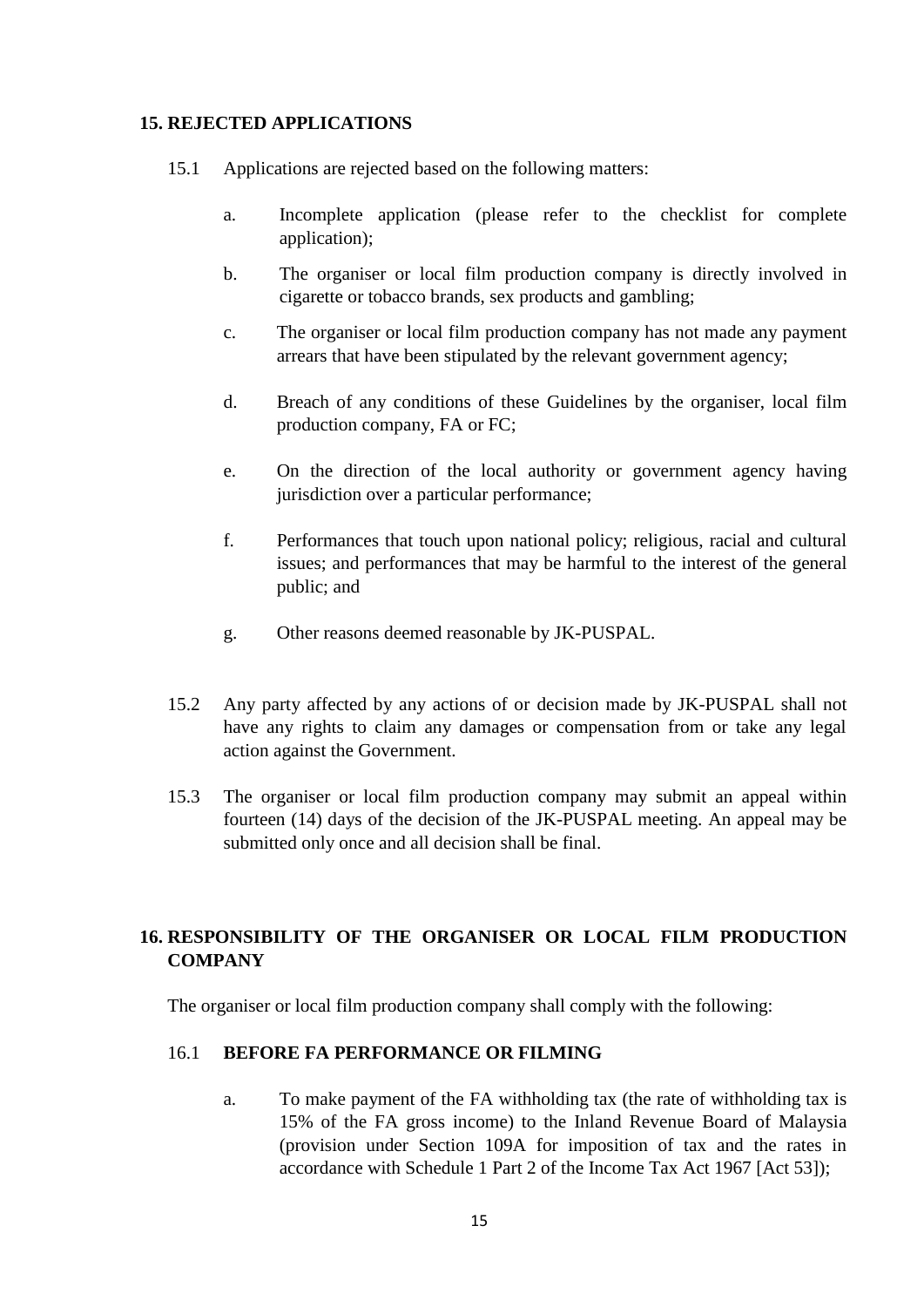- b. To obtain the PLIK from the Immigration Department of Malaysia. Carrying out FA performance or filming without the PLIK is an offence under Sub-regulation 39(b) of the Immigration Regulations 1963, i.e. an offence of misusing the social visit pass, special pass or others;
- c. In the case of applications under the category of hotels and entertainment premises, to obtain an entertainment licence or permit from the local authority before submission of the application to JK-PUSPAL;
- d. To refund ticket payments to purchasers should the performance be cancelled by the organiser;
- e. To be responsible to the FA and/or FC as well as the FA performance or filming as set out in the letter of undertaking included in the application form; and
- f. To comply with any provisions of the law, regulations and code of ethics in force throughout the duration of the FA performance or filming.

# 16.2 **DURING THE FA PERFORMANCE OR FILMING**

- a. The organiser or local film production company is required to be present during the performance or filming;
- b. FA performances held or filming carried out at locations not approved by PUSPAL is prohibited. Performances is held outside the location endorsed in the PLIK contravenes the condition of the pass issued in accordance with Sub-regulation 39(b) of the Immigration Regulations 1963;
- c. To ensure adequate security control is provided for the FA and/or FC and visitors throughout the duration of the FA performance or filming;
- d. To ensure involvement of local artistes and/or local crew in the FA performance or filming; and
- e. To give cooperation to the PUSPAL monitoring team.

#### 16.3 **AFTER FA PERFORMANCE OR FILMING**

- a. To ensure that the FA and/or FC does not stay exceeding the approved period and the PLIK period issued under paragraph 15(1)(c) of the Immigration Act 1963;
- b. To make any relevant rental or service payments; and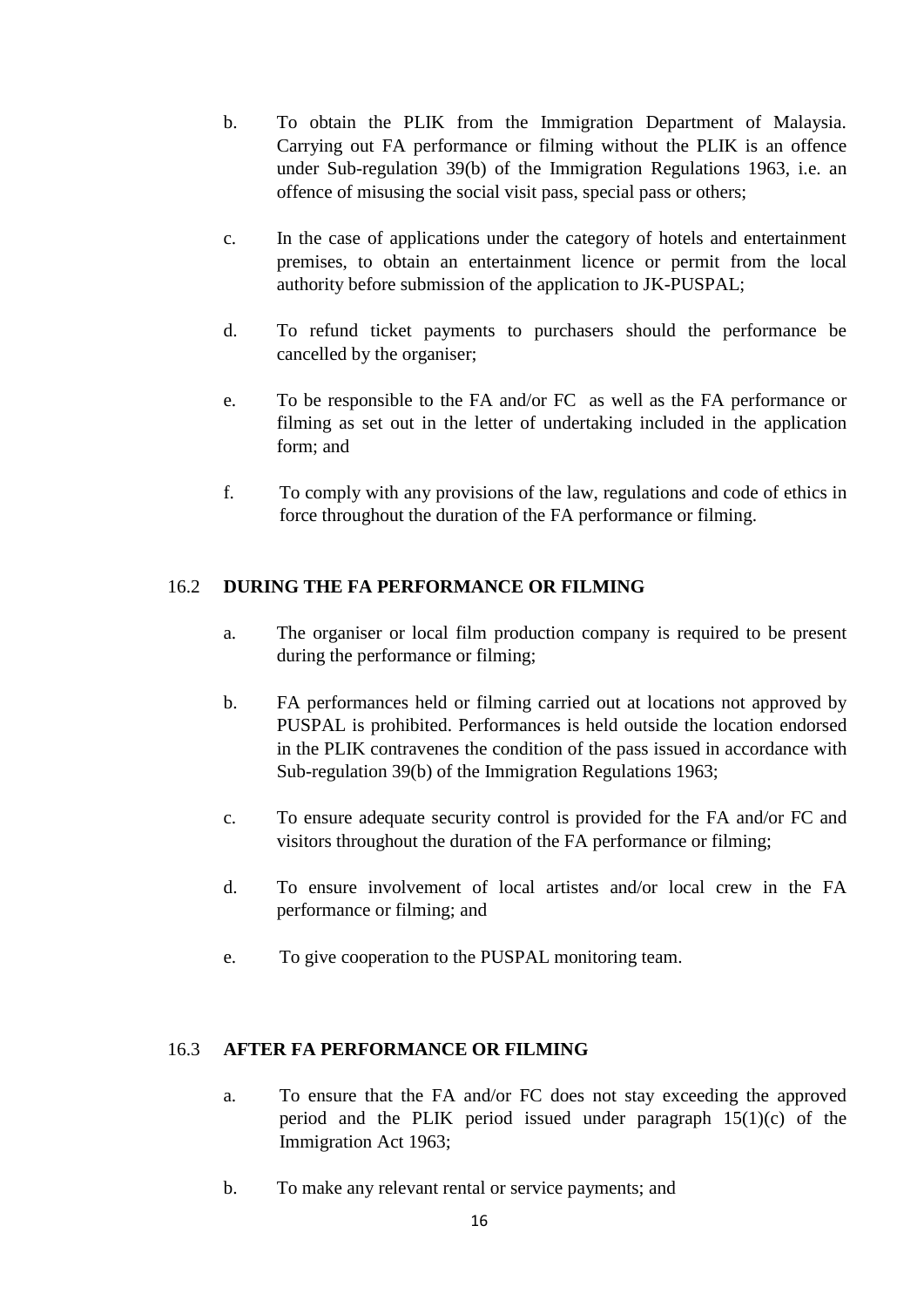c. To attend the JK-PUSPAL meeting in order to provide explanation in the event of any breach.

# **17. ACTION TAKEN AGAINST BREACH OF THE PUSPAL GUIDELINES**

- 17.1 In the event of any breach of the PUSPAL Guidelines, legal action may be taken against the relevant organiser or local film production company or its agents pursuant to the Entertainment (Federal Territory of Kuala Lumpur) Act 1992 [Act 493], the state Entertainment Enactment or Entertainment Control Enactment, subject to the facts of the breach committed.
- 17.2 In addition, JK-PUSPAL shall have the power to take any administrative action as follows:
	- a. In the case of a first time offence, a warning letter concerning the breach of the PUSPAL Guidelines will be issued to the organiser or local film production company;
	- b. In the case of a second time offence, a show-cause letter will be issued. The organiser or local film production company shall be required to provide an explanation within fourteen (14) days of the date of the said show-cause letter. Failure of the organiser or local film production company to submit an explanation will affect future applications;
	- c. If the explanation given is deemed to be unreasonable, the relevant organiser or local film production company will be required to provide further explanation at the JK-PUSPAL meeting; and
	- d. If the further explanation given is unsubstantiated, JK-PUSPAL may blacklist the organiser or local film production company for a period of three (3) to six (6) months, depending on JK-PUSPAL's consideration. If the same offence is repeatedly committed, the organiser or local film production company shall not be permitted to make any applications for a longer period as deemed reasonable and appropriate by JK-PUSPAL.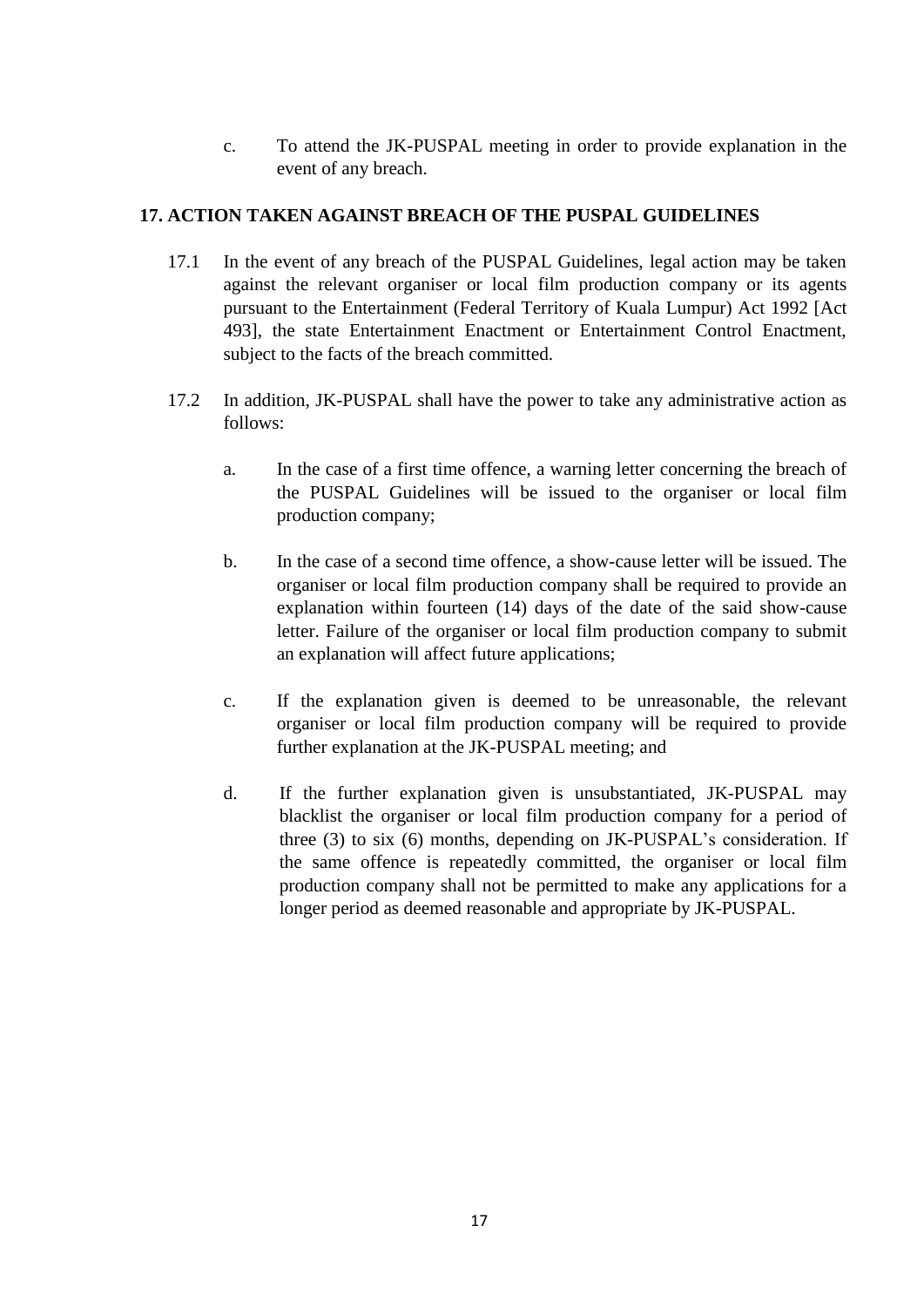#### **18. POWERS OF THE MINISTER**

- 18.1 The Minister may, through written instructions to JK-PUSPAL, amend, add to or exempt the application of any provision, term, condition or procedure set out in these Guidelines as he deems necessary or appropriate for the purposes of improving or avoiding any difficulties in relation to the implementation of the Guidelines and Procedures for Application.
- 18.2 Any written instruction from the Minister, whether in the form of an amendment to, addition to or exemption of any provision, term, condition or procedures set out in these Guidelines and Procedures for Application, shall commence on the date the instruction is issued or on any dates specifically stated in the said written instruction.

# **19. APPLICATION PROCEDURES, GUIDELINES AND REGULATIONS FOR FILMING**

The procedures are as set out in **APPENDIX A**.

# **20. APPLICATION PROCEDURES, GUIDELINES AND REGULATIONS FOR FA PERFORMANCE**

The procedures are as set out in **APPENDIX B**.

# **21. WORK FLOW CHART FOR APPLICATION FOR FA FILMING AND PERFORMANCE**

The flow chart is as set out in **APPENDIX C**.

JK-PUSPAL Secretariat Unit

#### **Ministry of Communications and Multimedia of Malaysia**

**December 2014**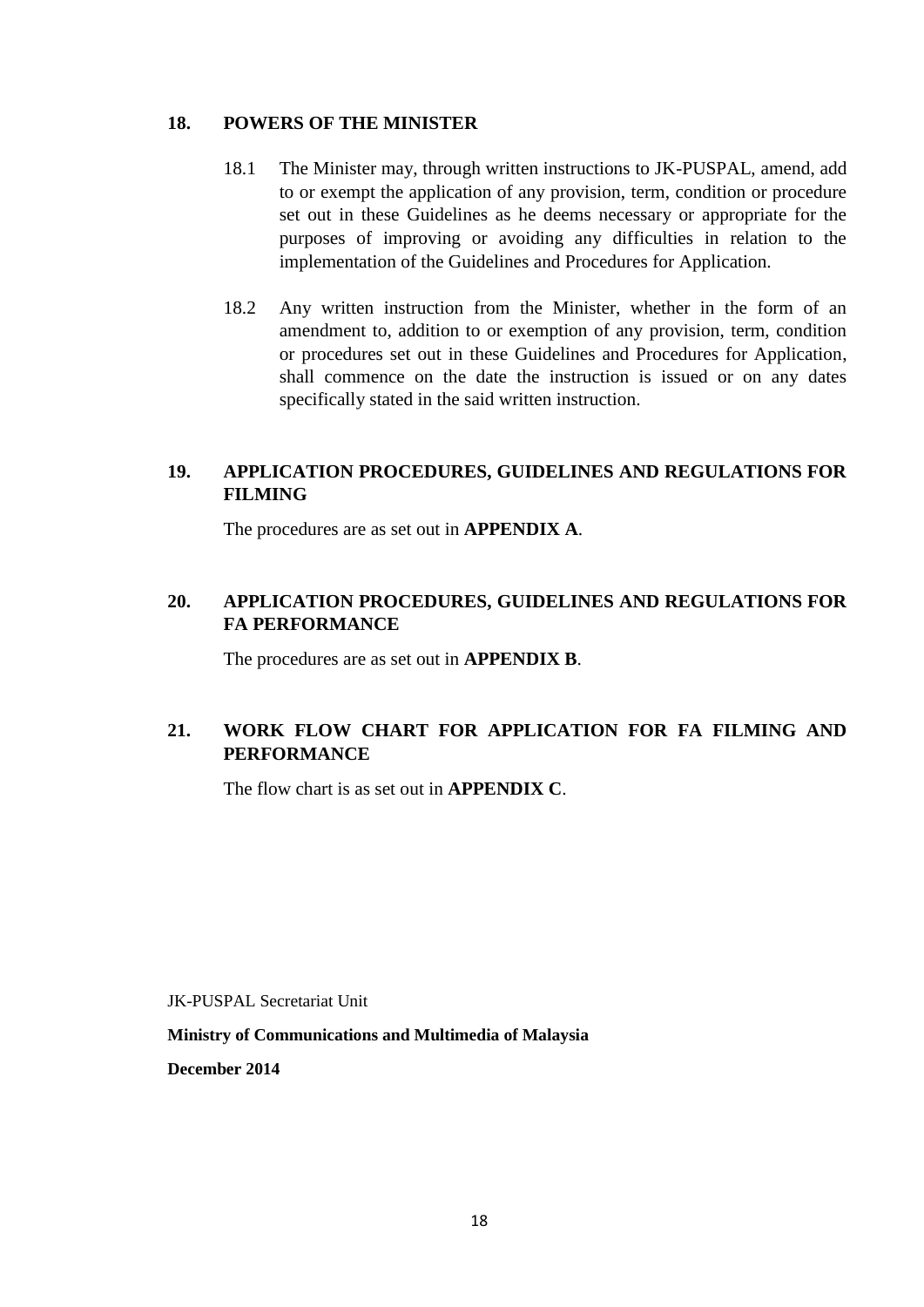#### **APPENDIX A**

# **APPLICATION PROCEDURES, GUIDELINES AND REGULATIONS FOR FILMING**

#### **A. APPLICATION PROCEDURES**

1. Applications shall be submitted to:

Chairman of JK-PUSPAL

Ministry of Communications and Multimedia of Malaysia

24th Floor, Ministry of Communications and Multimedia Complex

Lot 4G9, Persiaran Perdana, Precinct 4

62100, PUTRAJAYA

Tel. : (6)03-89115356

Fax : (6)03-89115360

2. Applications shall be submitted using the PUSPAL form that can be obtained from the JK-PUSPAL Secretariat Unit or that may be downloaded from the following websites:

[http://www.kkmm.gov.my](http://www.kkmm.gov.my/) or [https://epuspal.kkmm.gov.my](https://epuspal.kkmm.gov.my/)

- 3. Foreign film production companies must appoint a local film production company having a film production licence issued by FINAS. The foreign film production company may also be represented by a local film production company comprising any government agency. The local film production company is responsible for the management of all matters until completion of filming.
- 4. In the case of applications for filming in Sabah and Sarawak, applications must be submitted to JK-PUSPAL and the Sabah or Sarawak state government at the following addresses:-

Sabah State Secretary Domestic and Research Affairs Sabah Chief Minister's Department 4 th Floor, Wisma Innoprise, Teluk Likas 88817 Kota Kinabalu, Sabah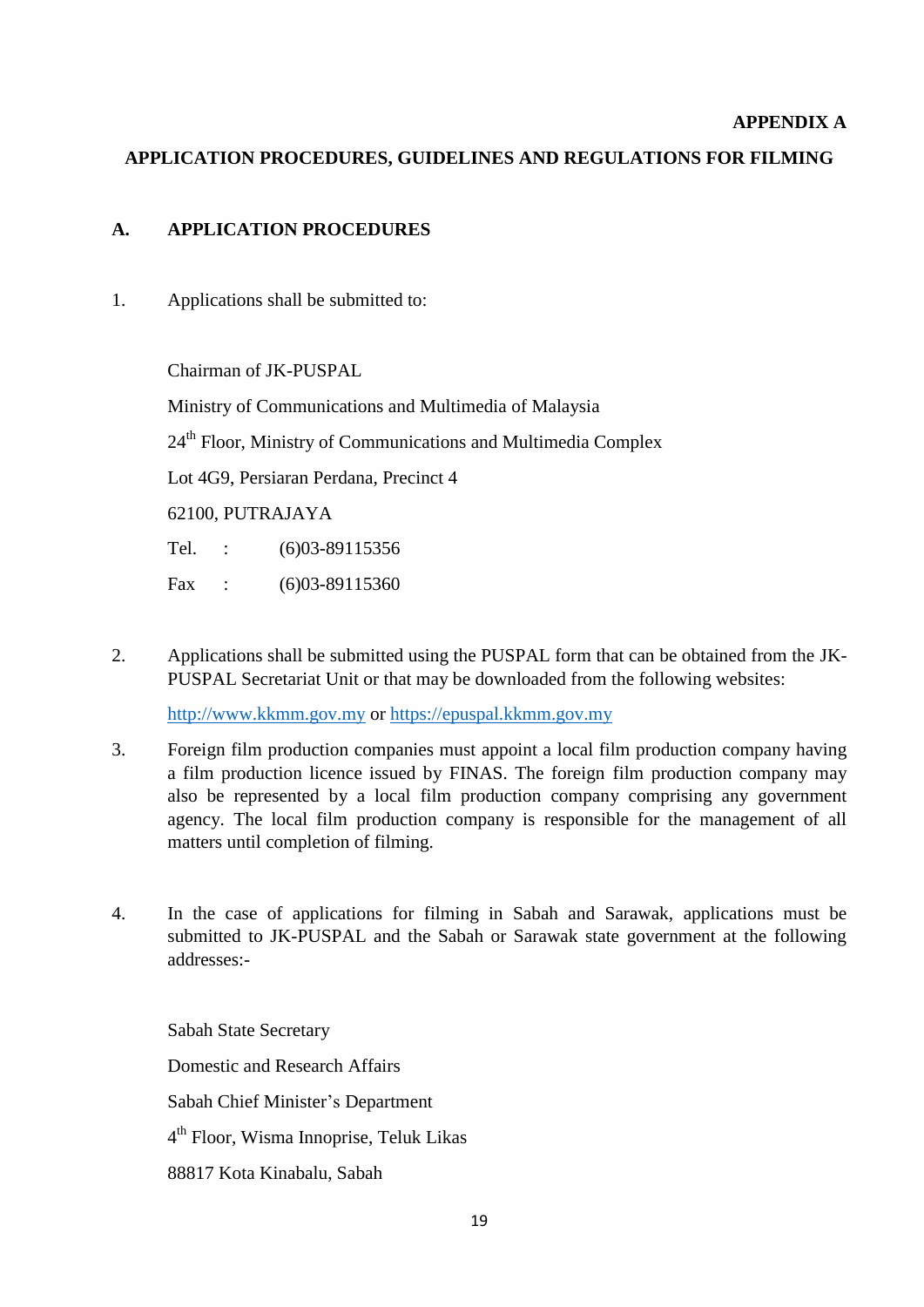Tel. : 088-328000

Fax : 088-328038

Sarawak State Secretary Chief Minister's Department (General Administration and Public Affairs Unit) 8<sup>th</sup> Floor, Wisma Bapa Malaysia, Petra Jaya 93502 Kuching, Sarawak Tel. : 082-441957 Fax : 082-444321 / 082-445116

5. Applications shall comprise the following:

The supporting documents which must be submitted based on the type of film:

| No.  | <b>Type of Film</b> | <b>Supporting Document</b> |
|------|---------------------|----------------------------|
| i.   | Advertisement       | Story board                |
| ii.  | Documentary         | Treatment / Synopsis       |
| iii. | Feature film        | Script and synopsis        |
| iv.  | TV programme        | Segment synopsis           |

The script / synopsis / treatment / story board must be submitted to the PUSPAL Secretariat and the Corporate Communications Division of the Inspector General of Police Secretariat in English or its translation in Malay.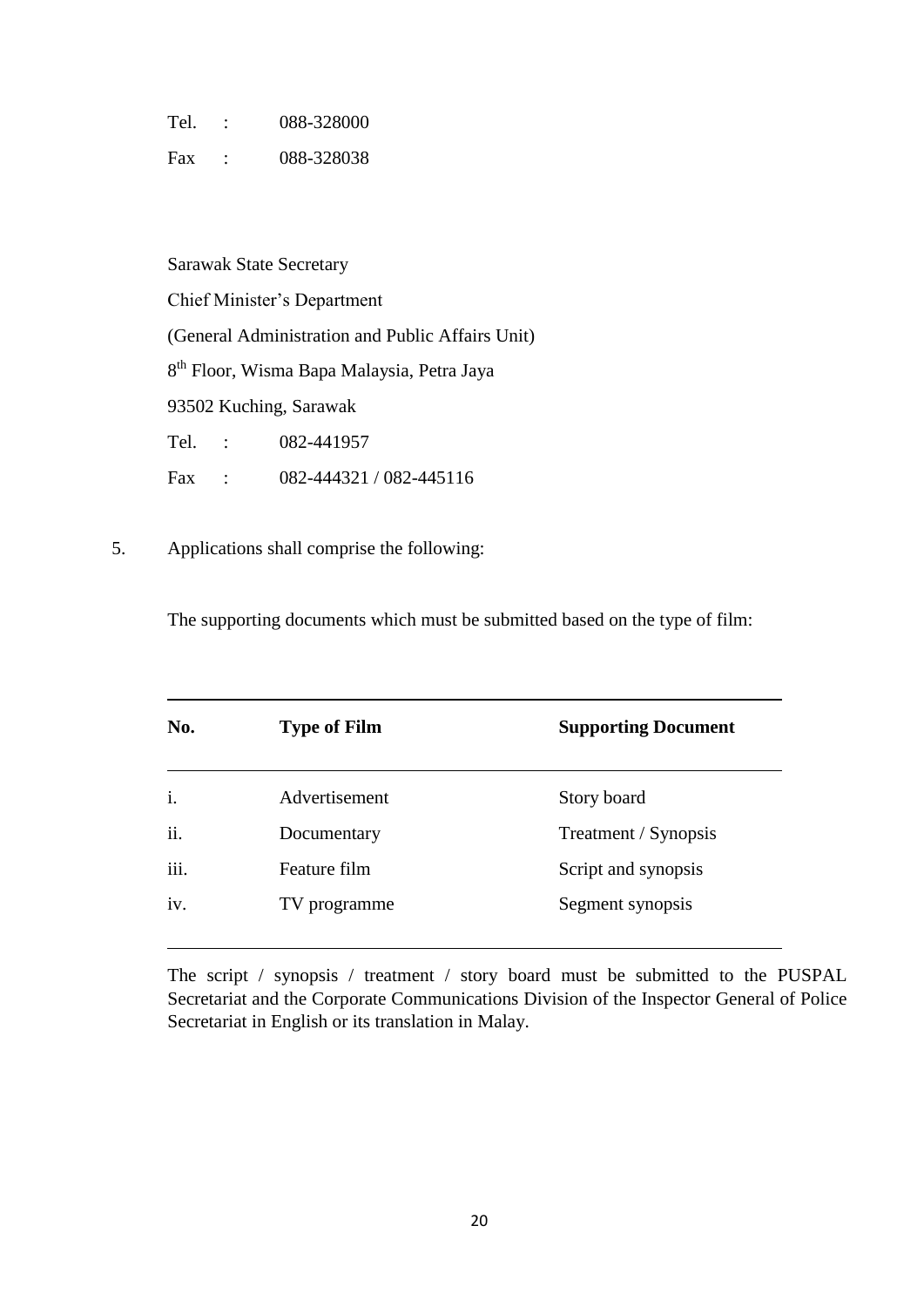6. Checklist of documents to be submitted to the PUSPAL Secretariat, in accordance with the requirements of the government agency, is as follows:

| NO. | <b>DOCUMENT</b>                                                                                                                                                                                                                                                                                                                                                                                                                                                                                     | <b>ORIGINAL</b> | <b>COPY</b>  |
|-----|-----------------------------------------------------------------------------------------------------------------------------------------------------------------------------------------------------------------------------------------------------------------------------------------------------------------------------------------------------------------------------------------------------------------------------------------------------------------------------------------------------|-----------------|--------------|
| 1.  | Application letter (using the local film production                                                                                                                                                                                                                                                                                                                                                                                                                                                 |                 |              |
|     | company letterhead) addressed to the Chairman of<br><b>JK-PUSPAL</b>                                                                                                                                                                                                                                                                                                                                                                                                                                |                 |              |
| 2.  | PUSPAL application form                                                                                                                                                                                                                                                                                                                                                                                                                                                                             | 1               |              |
| 3.  | Script / Synopsis / Treatment / Story board                                                                                                                                                                                                                                                                                                                                                                                                                                                         | 1               |              |
|     | (in Malay or English only)                                                                                                                                                                                                                                                                                                                                                                                                                                                                          |                 |              |
| 4.  | The contract between the foreign film production<br>company and the local film production company<br>(duly stamped by the Inland Revenue Board)                                                                                                                                                                                                                                                                                                                                                     |                 | $\mathbf{1}$ |
| 5.  | Details of the local crew involved, i.e. name,<br>NRIC no., telephone no.<br>and association<br>membership no.<br>Filming crew must consist of 30% local<br>crew who are members of the local film<br>association;<br>The local crew must be involved in<br>technical work so as to ensure transfer of<br>expertise or technology;<br>Applicants who wish to engage<br>the<br>services of local crew may contact the<br>03-41060116<br>PROFIMA<br>at<br><sub>or</sub><br>profima.malaysia@gmail.com | 1               |              |
| 6.  | Film production licence issued by FINAS                                                                                                                                                                                                                                                                                                                                                                                                                                                             |                 | $\mathbf{1}$ |
| 7.  | Background of the<br>foreign film production<br>company and background of the filming                                                                                                                                                                                                                                                                                                                                                                                                               | $\mathbf{1}$    |              |
| 8.  | Certificate of registration of business, association<br>or organisation (for first time applications)                                                                                                                                                                                                                                                                                                                                                                                               |                 | 1            |
| 9.  | The letter of authorisation granted to the agent<br>dealing with PUSPAL                                                                                                                                                                                                                                                                                                                                                                                                                             | $\mathbf{1}$    |              |

| 6.1 | JK-PUSPAL Secretariat Unit |
|-----|----------------------------|
|     |                            |

6.2 The Royal Malaysian Police (RMP)

| NO. | <b>DOCUMENT</b>                                     | <b>ORIGINAL</b> | <b>COPY</b> |
|-----|-----------------------------------------------------|-----------------|-------------|
|     | Application letter (using the local film production |                 |             |
|     | company letterhead) addressed to the Special        |                 |             |
|     | Branch of the Royal Malaysian Police, Bukit         |                 |             |
|     | Aman                                                |                 |             |
| 2.  | <b>PUSPAL</b> application form                      |                 |             |
| 3.  | Coloured passport-sized photograph of each FA       |                 |             |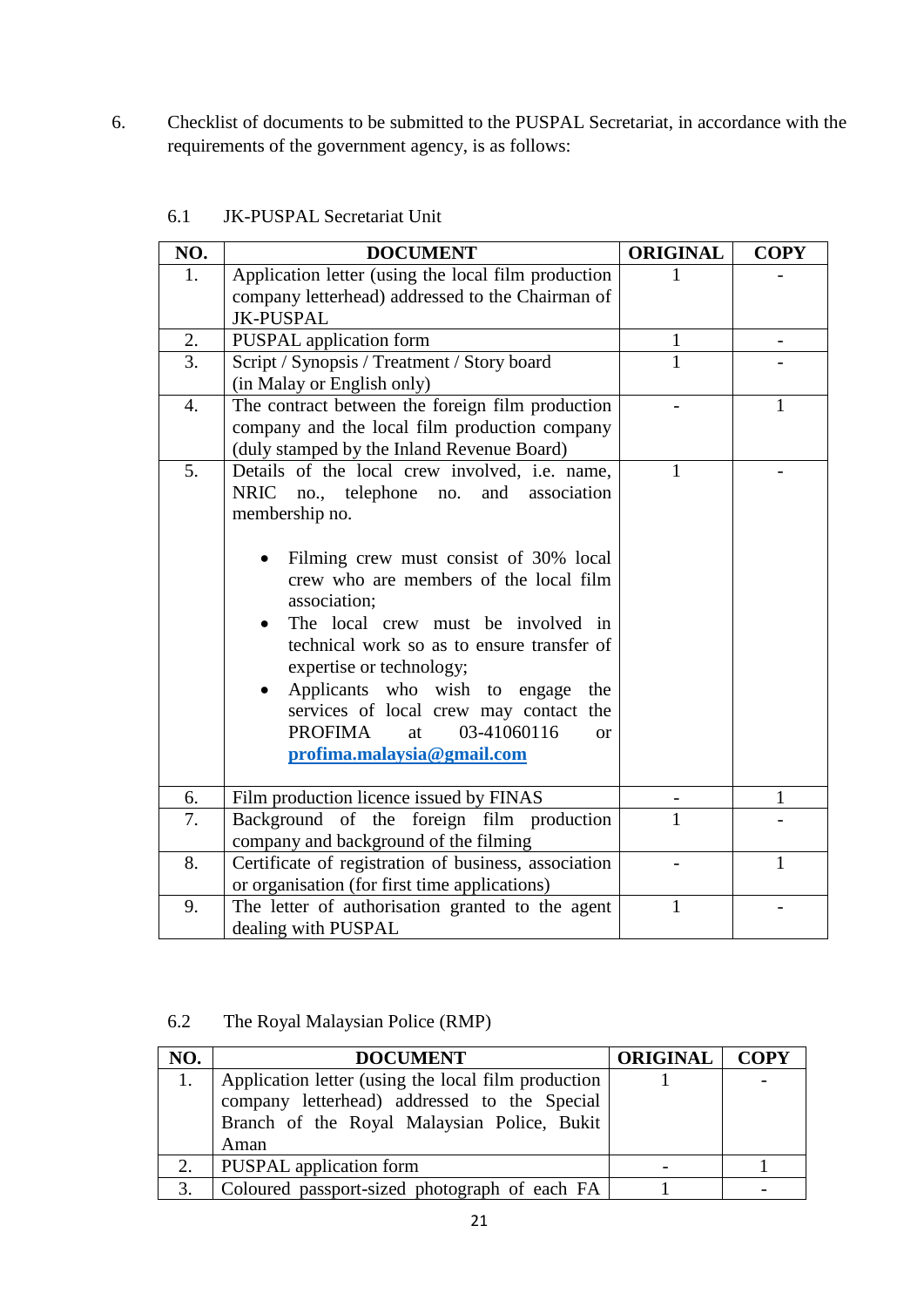| and/or FC member (attached to the space for |  |
|---------------------------------------------|--|
| photograph of the PUSPAL form)              |  |

# 6.3 Inland Revenue Board

| NO. | <b>DOCUMENT</b>                                     | <b>ORIGINAL</b> | <b>COPY</b> |
|-----|-----------------------------------------------------|-----------------|-------------|
| 1.  | Application letter (using the local film production |                 |             |
|     | company letterhead) addressed to the Inland         |                 |             |
|     | Revenue Board, Non-Resident Branch                  |                 |             |
| 2.  | <b>PUSPAL</b> application form                      |                 |             |
| 3.  | NR/RPS1 form                                        |                 |             |
| 4.  | The contract between the foreign film production    |                 |             |
|     | company and the local film production company       |                 |             |
|     | (duly stamped by the Inland Revenue Board)          |                 |             |

# 6.4 Immigration Department of Malaysia

| NO. | <b>DOCUMENT</b>                                                         | <b>ORIGINAL</b> | <b>COPY</b> |
|-----|-------------------------------------------------------------------------|-----------------|-------------|
| 1.  | Application letter (using the local film production                     |                 |             |
|     | company letterhead) addressed to the Immigration                        |                 |             |
|     | Department of Malaysia                                                  |                 |             |
| 2.  | The letter of authorisation granted to the agent                        |                 | 1           |
|     | dealing with PUSPAL                                                     |                 |             |
| 3.  | <b>PUSPAL</b> application form                                          |                 |             |
| 4.  | Bank guarantee for application by<br>foreign<br>company from China only |                 |             |
| 5.  | Security bond (duly stamped by the Inland                               | 1               |             |
|     | Revenue Board)                                                          |                 |             |
| 6.  | Personal bond (duly stamped by the Inland                               |                 |             |
|     | Revenue Board)                                                          |                 |             |
| 7.  | IMM.12 form for new application                                         | 1               |             |
| 8.  | IMM.55 form for application for extension                               | 1               |             |
| 9.  | Certificate of registration of business, association                    |                 |             |
|     | or organisation (for first time application)                            |                 |             |
| 10. | Coloured passport-sized photograph for each FA                          | $\overline{2}$  |             |
|     | and/or FC member                                                        |                 |             |
| 11. | Passport of each FC member (all pages)                                  |                 |             |
| 12. | The contract between the foreign film production                        |                 |             |
|     | company and the local film production company                           |                 |             |
|     | (duly stamped by the Inland Revenue Board)                              |                 |             |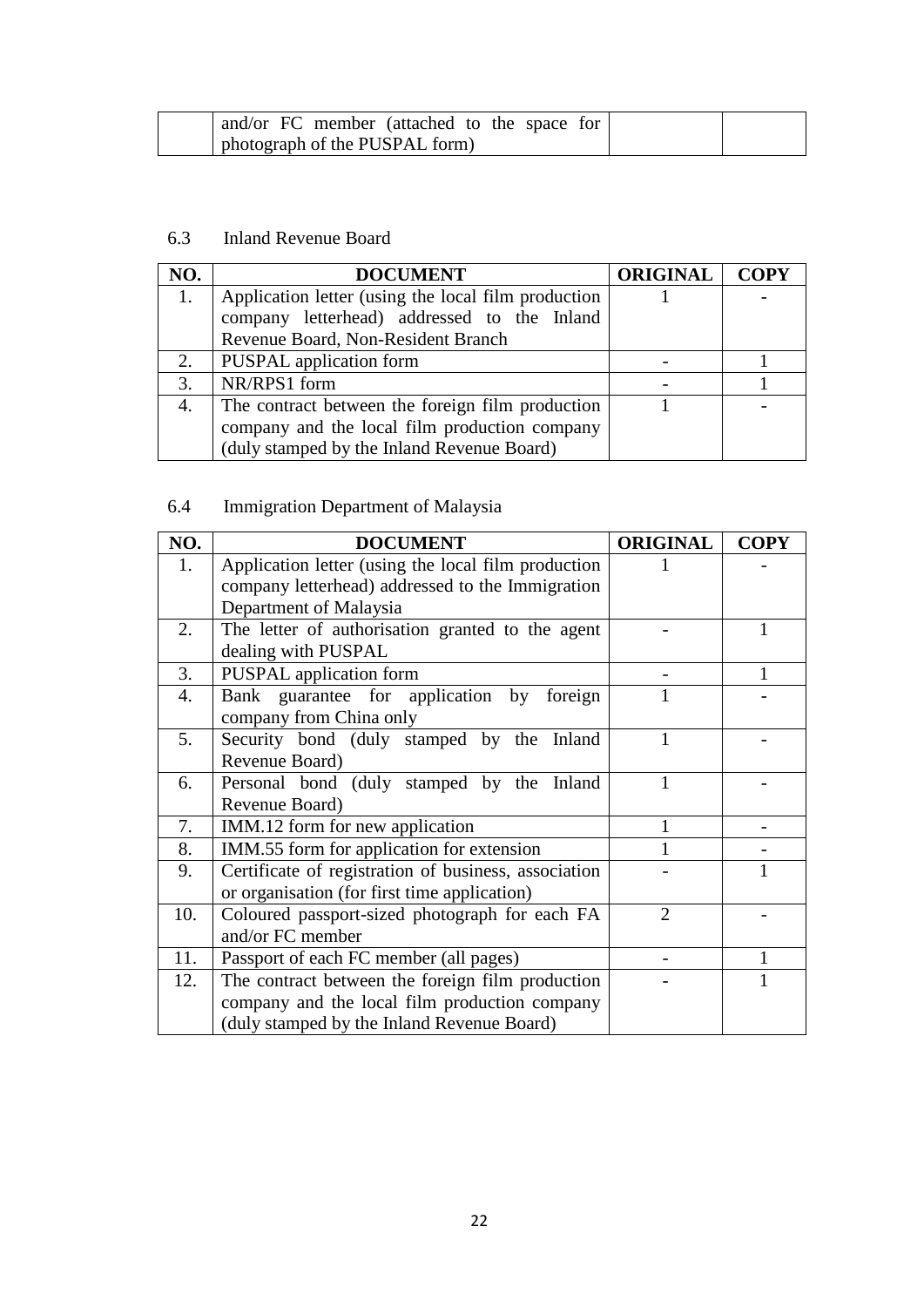6.5 Royal Malaysian Customs Department

Applications must be submitted directly to the Royal Malaysian Customs Department. The local film production company is advised to inform the management of the FC involved to use the ATA CARNET facilities available in the FC's country of origin in order to facilitate and smoothen the process of bringing the necessary equipment and articles into Malaysia.

| NO.          | <b>DOCUMENT</b>                                     | <b>ORIGINAL   COPY</b> |  |
|--------------|-----------------------------------------------------|------------------------|--|
|              | Application letter (using the local film production |                        |  |
|              | company letterhead) addressed to the Royal          |                        |  |
|              | <b>Malaysian Customs Department</b>                 |                        |  |
|              | <b>PUSPAL</b> application form                      |                        |  |
| $\mathbf{z}$ | CUSTOMS form no. 1 or ATA CARNET form               |                        |  |

#### **B. APPLICATION PROCESSING PERIOD**

- 1. The Secretariat prepares a verified summary for the consideration of JK-PUSPAL.
- 2. JK-PUSPAL convenes a meeting to consider the application.
- 3. In certain cases, the local film production company will be called to attend the meeting in order to provide clarification.
- 4. A complete application shall be submitted at least fourteen (14) days before the date of the filming. The minimum duration of processing an application is five (5) working days, whereas in the case of an application for filming in Sabah and Sarawak, the application will be processed within at least twenty-one (21) days, provided the application submitted is complete.

#### **C. WORK PERIOD**

The period to enter and work must not exceed the maximum period of one hundred and eighty (180) days.

#### **D. FILMING GUIDELINES AND REGULATIONS**

- 1. The local film production company shall issue a letter of undertaking that the foreign production company will fully comply with the stipulated conditions and regulations.
- 2. Filming shall be changed or postponed if the specified location, date or time of shooting is not suitable after taking into consideration the safety, public peace, local sensitivities or other aspects concerning the regulations of the other relevant agencies. The period of postponement allowed shall be one (1) month. If the period of postponement exceeds one (1) month, a new application must be made to JK-PUSPAL.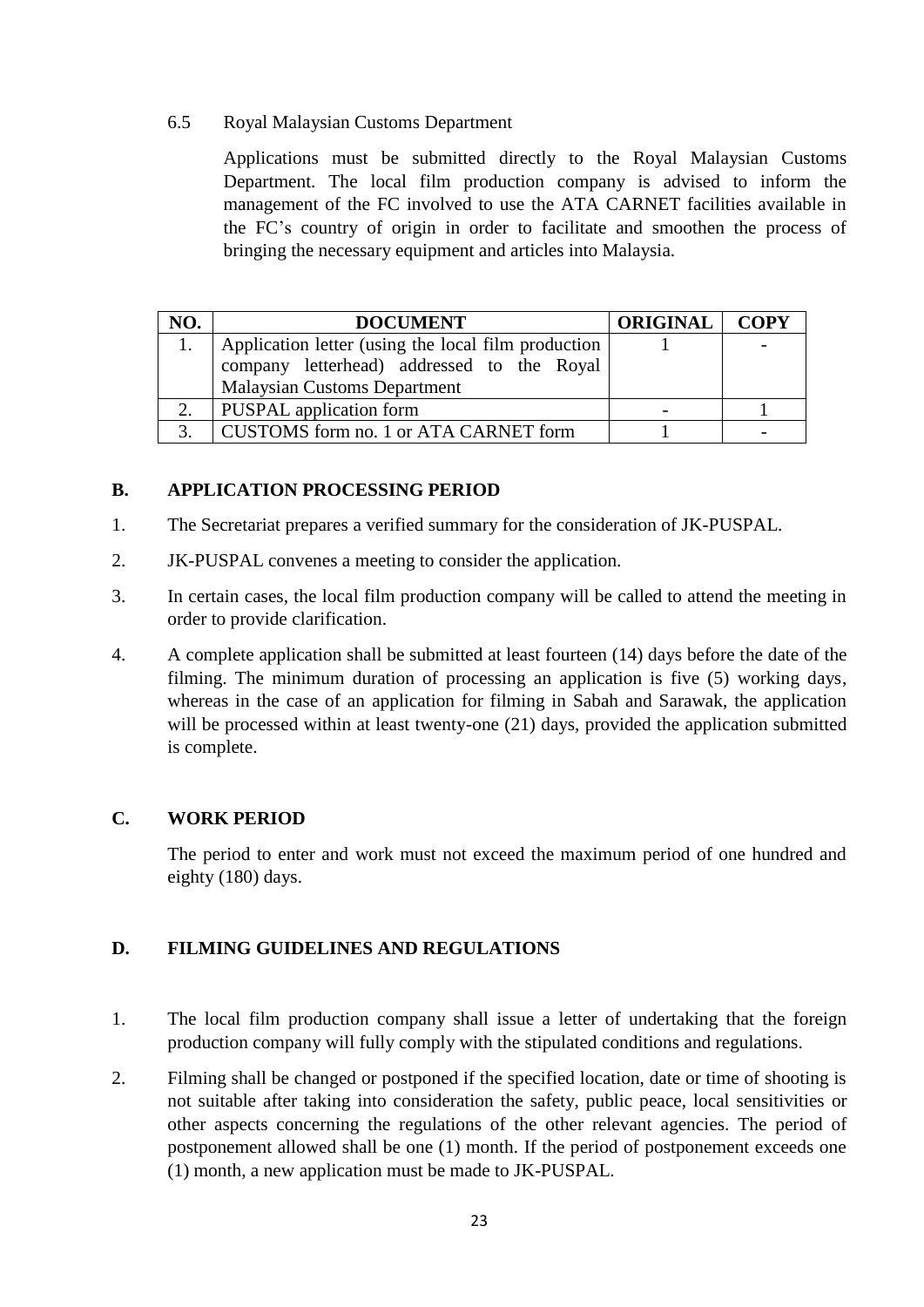- 3. The film crew must comprise at least 30% local crew. However, consideration will be given according to reasonable circumstances based on the requirements of filming.
- 4. The local film production company shall deal with the RMP concerning the assistance and services required, whether involving the role of the RMP in the film, crowd control, traffic control (by stating the location address, date and time of filming) or any other assistance required, within twenty-one (21) days of the date of filming.
- 5. The services of the RMP officers and personnel shall be paid for and insurance coverage shall also be provided.
- 6. The local film production company shall be liable to pay damages to the relevant RMP department in the event of any damage done to any premises or assets of the RMP.
- 7. The local film production company shall ensure that the foreign film production company has group insurance coverage.
- 8. Script / Synopsis / Treatment / Story board

The script / synopsis / treatment / story board shall not contain subjects or items that:

- 8.1 Against Government policies and the National Principles;
- 8.2 Damaging to the country's image;
- 8.3 Touch upon religious, racial and cultural issues of Malaysians and that may be detrimental to the public interest;
- 8.4 Exhibit provocative behaviour or scenes which are contrary to the code of ethics of Malaysians;
- 8.5 Promote tobacco products and/or liquor;
- 8.6 Insult and deride the sanctity of the Islamic religion as well as the other religions in Malaysia; and
- 8.7 Portray racial, religious, cultural discord and the like which may give rise to threats to the country's security and harmony.
- 9. Filming shall be carried out according to the approved script / treatment / synopsis / story board and filming schedule.
- 10. Filming at or using images of prohibited locations as stipulated by the Government is not permitted, except with the approval of the parties responsible.
- 11. All FAs and/or FCs shall respect the code of ethics and moral values of Malaysians.
- 12. No activities that may cause damage and pollution to the environment and public property shall be carried out.
- 13. Filming is encouraged to be done at interesting tourist locations, showcasing the country's unique culture, arts and local products.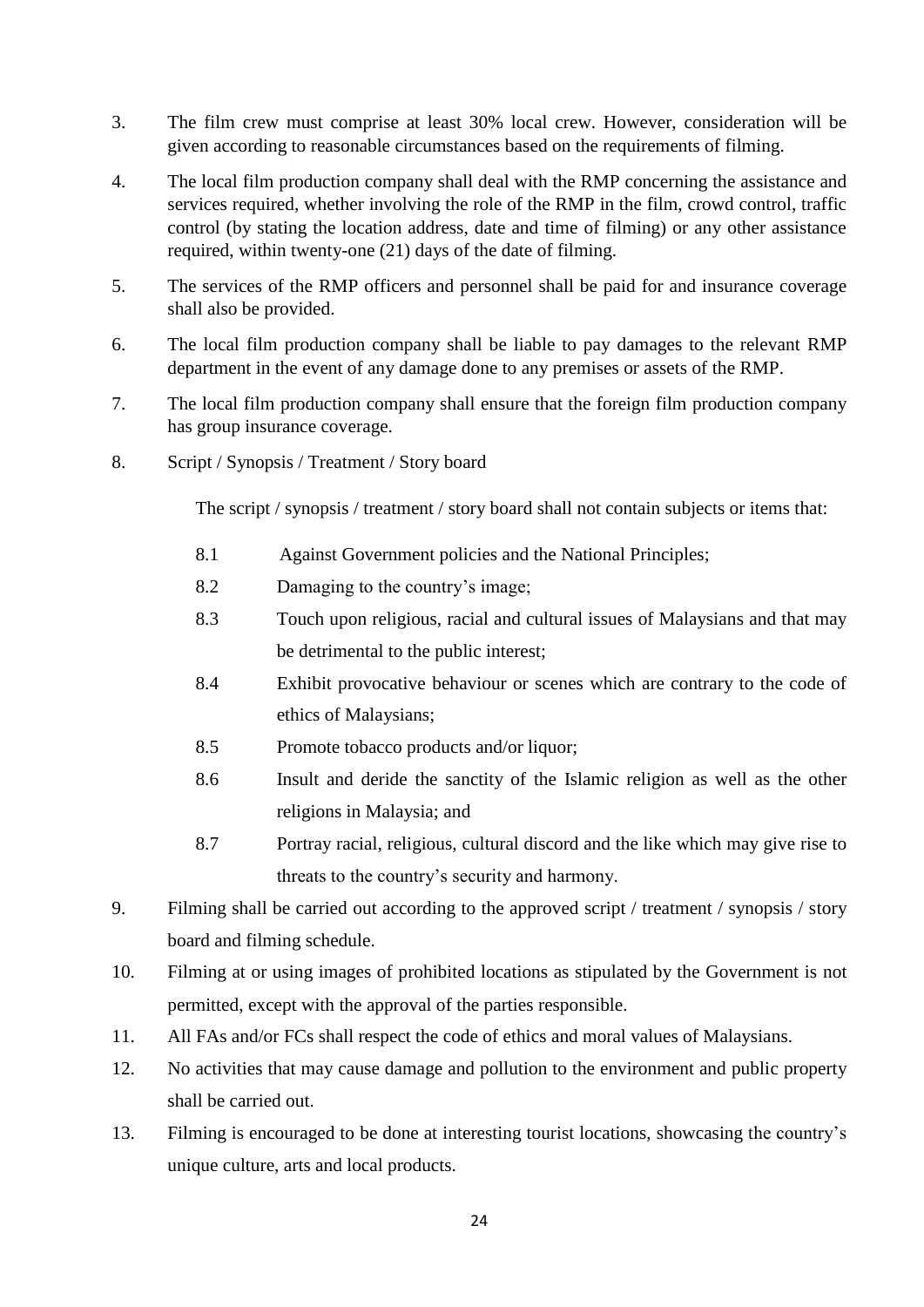- 14. The local film production company is required to submit the product of the filming done, in the form of DVD or any suitable format, for JK-PUSPAL's reference before the same is screened or before any period to be stipulated.
- 15. The credit title shall include the fact that the said film or scenes therein have been filmed in Malaysia.

#### **E. CHANGE OF DATE**

Change of date is permitted not later than seven (7) days after the date of commencement of filming.

#### **F**. **REVOCATION OF APPROVAL**

- 1. JK-PUSPAL may revoke the approval given for filming on the following grounds:
	- 1.1 Breach of any condition of the PUSPAL Guidelines by the local film production company or the FA or FC or the foreign film production company;
	- 1.2 On the direction of the local authority;
	- 1.3 On the direction of the RMP;
	- 1.4 On the direction of any other government agency having jurisdiction over the filming;
	- 1.5 The filming involves matters related to the public interest and national policy; and
	- 1.6 The film touches upon religious, cultural and racial sensitivities.
- 2. Any party affected by any action of or decision made by JK-PUSPAL shall have no rights to claim any damages or to take any legal action against the Government.

#### **G. AMENDMENT**

These procedures are subject to further amendments that may be made from time to time.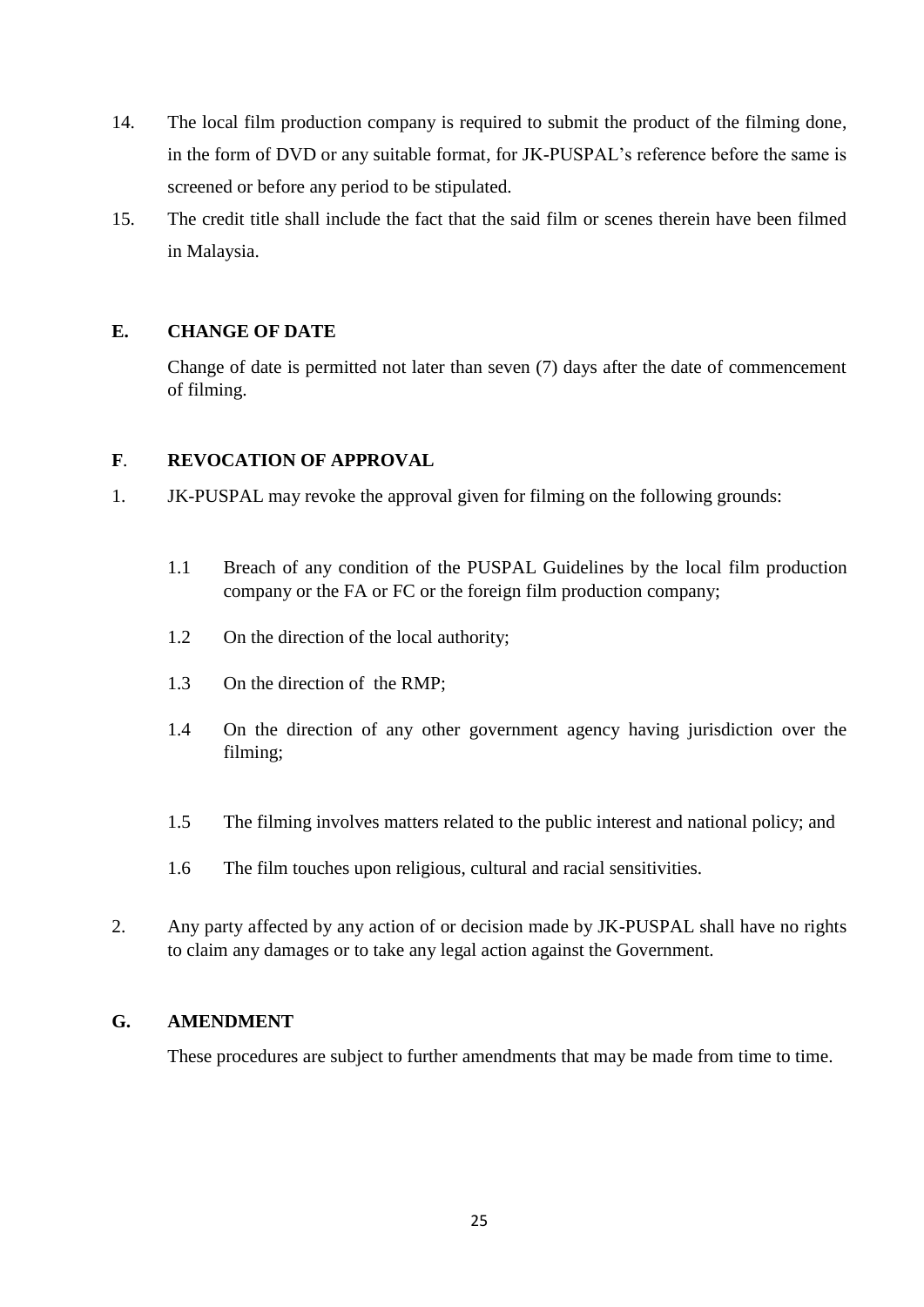#### **APPENDIX B**

# **APPLICATION PROCEDURES, GUIDELINES AND REGULATIONS FOR FA PERFORMANCE**

#### **A. APPLICATION PROCEDURES**

1. Applications shall be submitted to:

Chairman of JK-PUSPAL

Ministry of Communications and Multimedia of Malaysia

24<sup>th</sup> Floor, Ministry of Communications and Multimedia Complex

Lot 4G9, Persiaran Perdana, Precinct 4

62100, PUTRAJAYA

Tel. : (6)03-89115356

Fax : (6)03-89115360

2. Applications shall be submitted using the PUSPAL form that can be obtained from the JK-PUSPAL Secretariat Unit or that may be downloaded from the following websites:

[http://www.kkmm.gov.my](http://www.kkmm.gov.my/) or [https://epuspal.kkmm.gov.my](https://epuspal.kkmm.gov.my/)

3. Applications for FA performance shall be made through the organiser. In the case of applications for FA performance in Sabah and Sarawak (not including the Federal Territory of Labuan), the same shall be submitted directly to the Sabah and/or Sarawak state governments at the following addresses:

Sabah State Secretary

Domestic and Research Affairs

Sabah Chief Minister's Department

4 th Floor, Wisma Innoprise, Teluk Likas

88817 Kota Kinabalu, Sabah

Tel. : 088-328000

Fax : 088-328038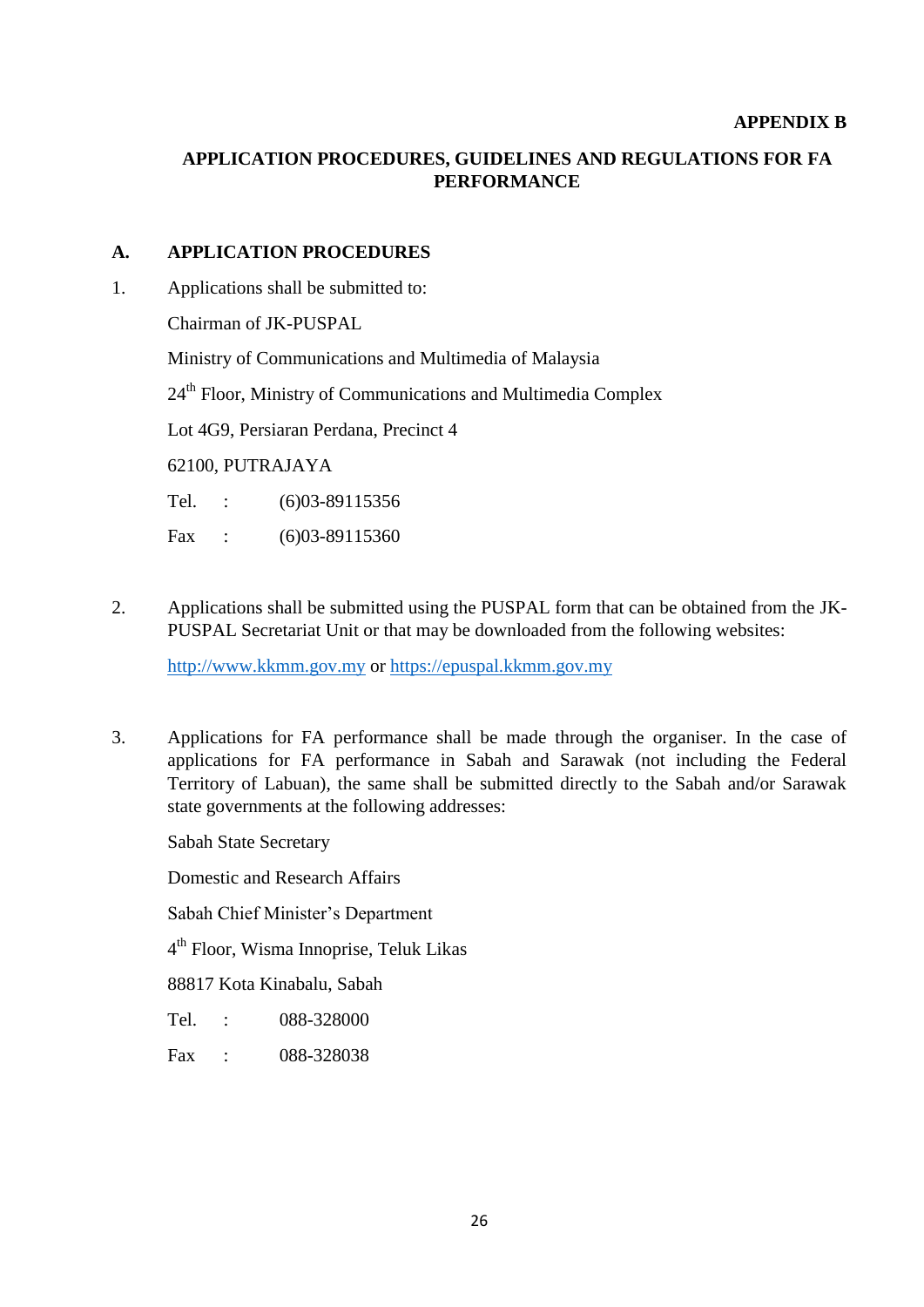Sarawak State Secretary

Chief Minister's Department

(General Administration and Public Affairs Unit)

8<sup>th</sup> Floor, Wisma Bapa Malaysia, Petra Jaya

93502 Kuching, Sarawak

Tel. : 082-441957

Fax : 082-444321 / 082-445116

4. Checklist of documents to be submitted to the PUSPAL Secretariat, according to the requirements of the government agency, are as follows:

| NO.              | <b>DOCUMENT</b>                                         | <b>ORIGINAL</b> | <b>COPY</b> |
|------------------|---------------------------------------------------------|-----------------|-------------|
| 1.               | Application letter (using the organiser's               |                 |             |
|                  | letterhead) addressed to the Chairman of JK-            |                 |             |
|                  | <b>PUSPAL</b>                                           |                 |             |
| 2.               | <b>PUSPAL</b> application form                          | 1               |             |
| 3.               | Synopsis / script for theatre, stand-up comedy          |                 |             |
|                  | or poetry reading categories (whichever is<br>relevant) |                 |             |
| $\overline{4}$ . | Letter of approval from the owner of the                |                 | 1           |
|                  | performance location                                    |                 |             |
| 5.               | The contract between the FA and the organiser           |                 | 1           |
|                  | (duly stamped by the Inland Revenue Board)              |                 |             |
| 6.               | The contract between the local artiste and the          |                 | 1           |
|                  | organiser – for performances under the                  |                 |             |
|                  | category of hotels and entertainment premises           |                 |             |
|                  | (duly stamped by the Inland Revenue Board)              |                 |             |
| 7.               | The entertainment licence issued by the local           |                 | 1           |
|                  | authority for the performance location                  |                 |             |
| 8.               | business,<br>Certificate of<br>registration of          |                 |             |
|                  | association or organisation (for first time             |                 |             |
|                  | application)                                            |                 |             |
| 9.               | DVD/VCD/CD albums for promotional or                    | 1               |             |
|                  | other categories, if required                           |                 |             |
| 10.              | Album lyrics or product description (in Malay           |                 |             |
|                  | or English) for promotional category                    |                 |             |
| 11.              | Letter of authorisation granted to the agent            | 1               |             |
|                  | dealing with PUSPAL                                     |                 |             |

#### 4.1 JK-PUSPAL Secretariat Unit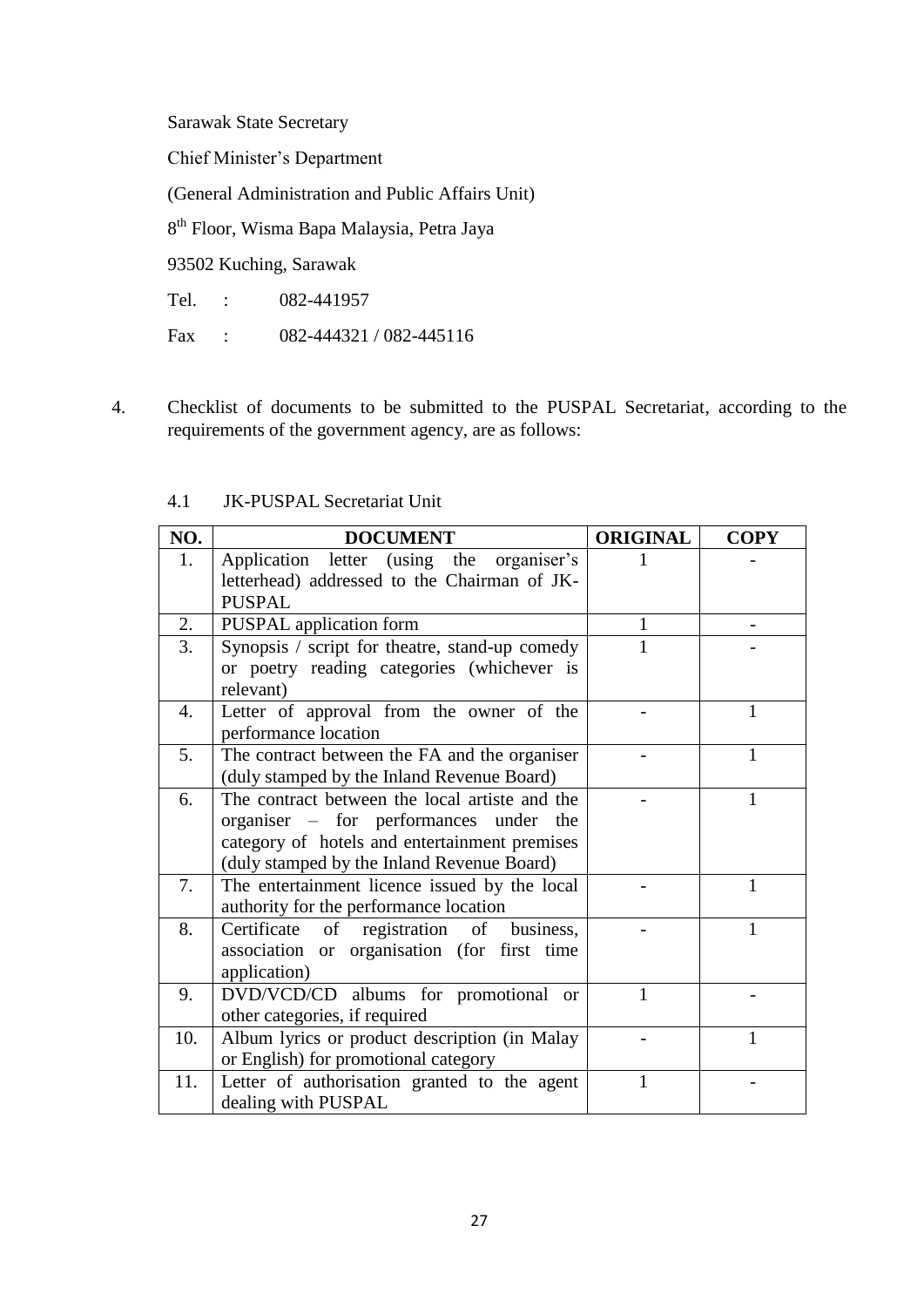# 4.2 The Royal Malaysian Police (RMP)

| NO. | <b>DOCUMENT</b>                                | <b>ORIGINAL</b> | <b>COPY</b> |
|-----|------------------------------------------------|-----------------|-------------|
| 1.  | Application letter (using the organiser's      |                 |             |
|     | letterhead) addressed to the Special Branch of |                 |             |
|     | the RMP, Bukit Aman                            |                 |             |
| 2.  | <b>PUSPAL</b> application form                 |                 |             |
| 3.  | Coloured passport-sized photographs of each    |                 |             |
|     | FA and/or FC member (attached to the space     |                 |             |
|     | for photograph of the PUSPAL form)             |                 |             |
| 4.  | RMP form (if bringing equipment or props       |                 |             |
|     | which are explosive in nature into Malaysia)   |                 |             |

#### 4.3 Inland Revenue Board

| NO. | <b>DOCUMENT</b>                                | <b>ORIGINAL</b> | <b>COPY</b> |
|-----|------------------------------------------------|-----------------|-------------|
| 1.  | Application letter (using the organiser's      |                 |             |
|     | letterhead) addressed to the Inland Revenue    |                 |             |
|     | Board, Jalan Duta Branch                       |                 |             |
| 2.  | <b>PUSPAL</b> application form                 |                 |             |
| 3.  | Performa B form                                |                 |             |
| 4.  | The contract between the FA and/or FC and the  |                 |             |
|     | organiser (duly stamped by the Inland Revenue) |                 |             |
|     | Board)                                         |                 |             |

#### 4.4 Royal Malaysian Customs Department

Application must be submitted directly to the Royal Malaysian Customs Department. The organiser is advised to inform the management of the FA involved to use the ATA CARNET facilities available in the FA's country of origin in order to facilitate and smoothen the process of bringing the necessary equipment and articles into Malaysia.

| NO.           | <b>DOCUMENT</b>                              | <b>ORIGINAL</b> | <b>COPY</b> |
|---------------|----------------------------------------------|-----------------|-------------|
|               | Application letter (using the organiser's    |                 |             |
|               | letterhead) addressed to the Royal Malaysian |                 |             |
|               | <b>Customs Department</b>                    |                 |             |
|               | <b>PUSPAL</b> application form               |                 |             |
| $\mathcal{R}$ | CUSTOMS form no. 1 or ATA CARNET form        |                 |             |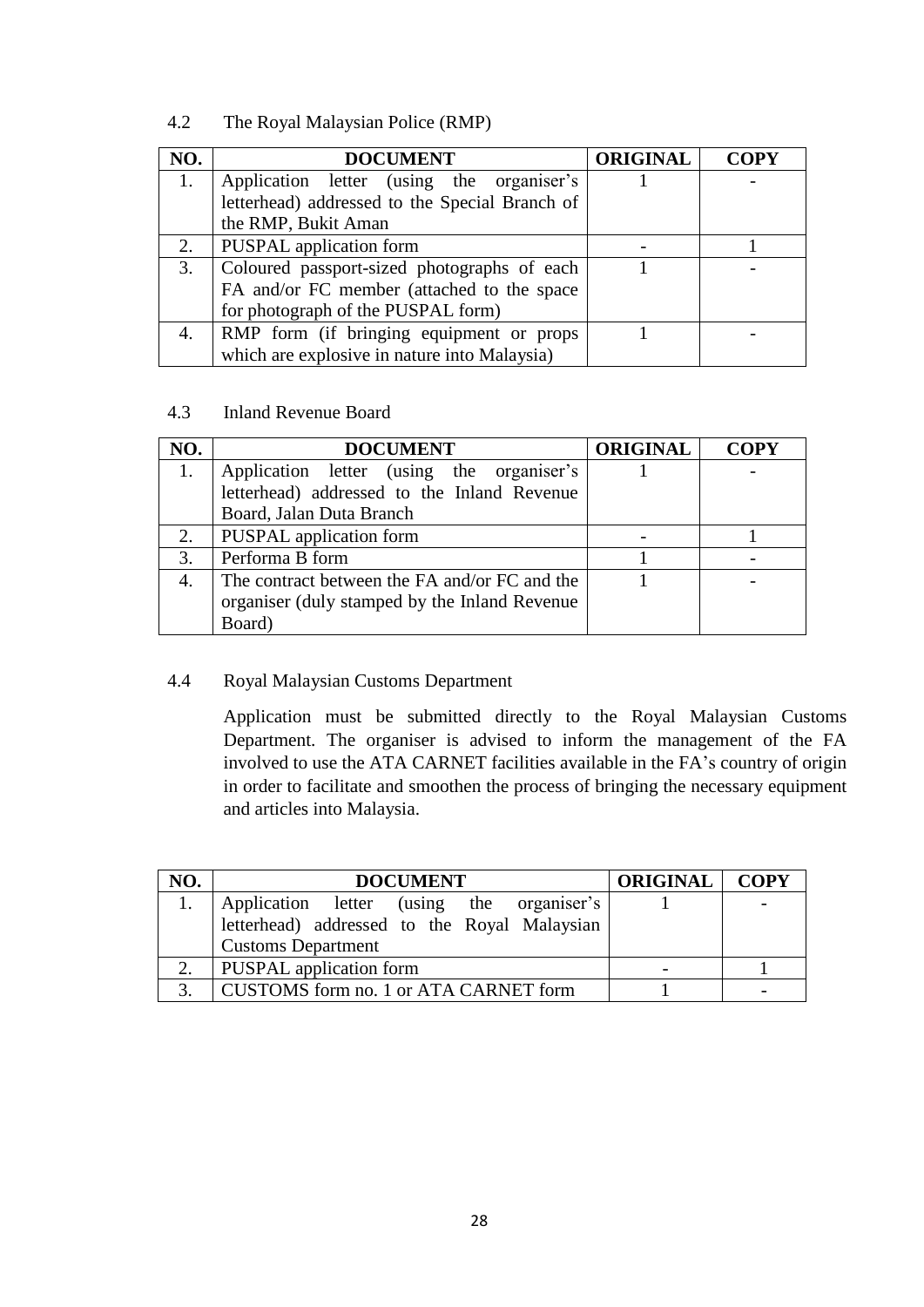# 4.5 Ministry of Home Affairs (in cases involving album promotion)

| NO. | <b>DOCUMENT</b>                               | <b>ORIGINAL   COPY</b> |  |
|-----|-----------------------------------------------|------------------------|--|
|     | Application letter (using the organiser's     |                        |  |
|     | letterhead) addressed to the Ministry of Home |                        |  |
|     | Affairs (Publication and Quranic Text Control |                        |  |
|     | Division)                                     |                        |  |
| 2.  | <b>PUSPAL</b> application form                |                        |  |
| 3.  | DVD/VCD/CD and album lyrics for album         |                        |  |
|     | promotion category                            |                        |  |

# 4.6 Immigration Department of Malaysia

| NO. | <b>DOCUMENT</b>                                      | <b>ORIGINAL</b> | <b>COPY</b> |
|-----|------------------------------------------------------|-----------------|-------------|
| 1.  | organiser's<br>Application letter (using the         |                 |             |
|     | letterhead)<br>addressed<br>Immigration<br>to<br>the |                 |             |
|     | Department of Malaysia                               |                 |             |
| 2.  | The letter of authorisation granted to the agent     |                 |             |
|     | dealing with PUSPAL                                  |                 |             |
| 3.  | <b>PUSPAL</b> application form                       |                 | 1           |
| 4.  | Bank guarantee                                       |                 |             |
| 5.  | Security bond (duly stamped by the Inland            | 1               |             |
|     | Revenue Board)                                       |                 |             |
| 6.  | Personal bond (duly stamped by the Inland            | 1               |             |
|     | Revenue Board)                                       |                 |             |
| 7.  | IMM.12 form for new application                      | 1               |             |
| 8.  | IMM.55 form for application for extension            |                 |             |
| 9.  | Certificate of registration of business, association |                 |             |
|     | or organisation (for first time application)         |                 |             |
| 10. | Coloured passport-sized photograph for each FA       | 2               |             |
|     | and/or FC member                                     |                 |             |
| 11. | Passport of each FA and/or FC member (all pages)     |                 | 1           |
| 12. | The contract between the FA and/or FC and the        |                 |             |
|     | organiser (duly stamped by the Inland Revenue        |                 |             |
|     | Board)                                               |                 |             |
| 13. | The contract between the local artiste and the       |                 | 1           |
|     | organiser for performances under the hotel or        |                 |             |
|     | entertainment premises category (duly stamped by     |                 |             |
|     | the Inland Revenue Board)                            |                 |             |

#### **B. APPLICATION PROCESSING PERIOD**

- 1. The Secretariat prepares a verified summary for the consideration of JK-PUSPAL.
- 2. JK-PUSPAL convenes a meeting to consider the application.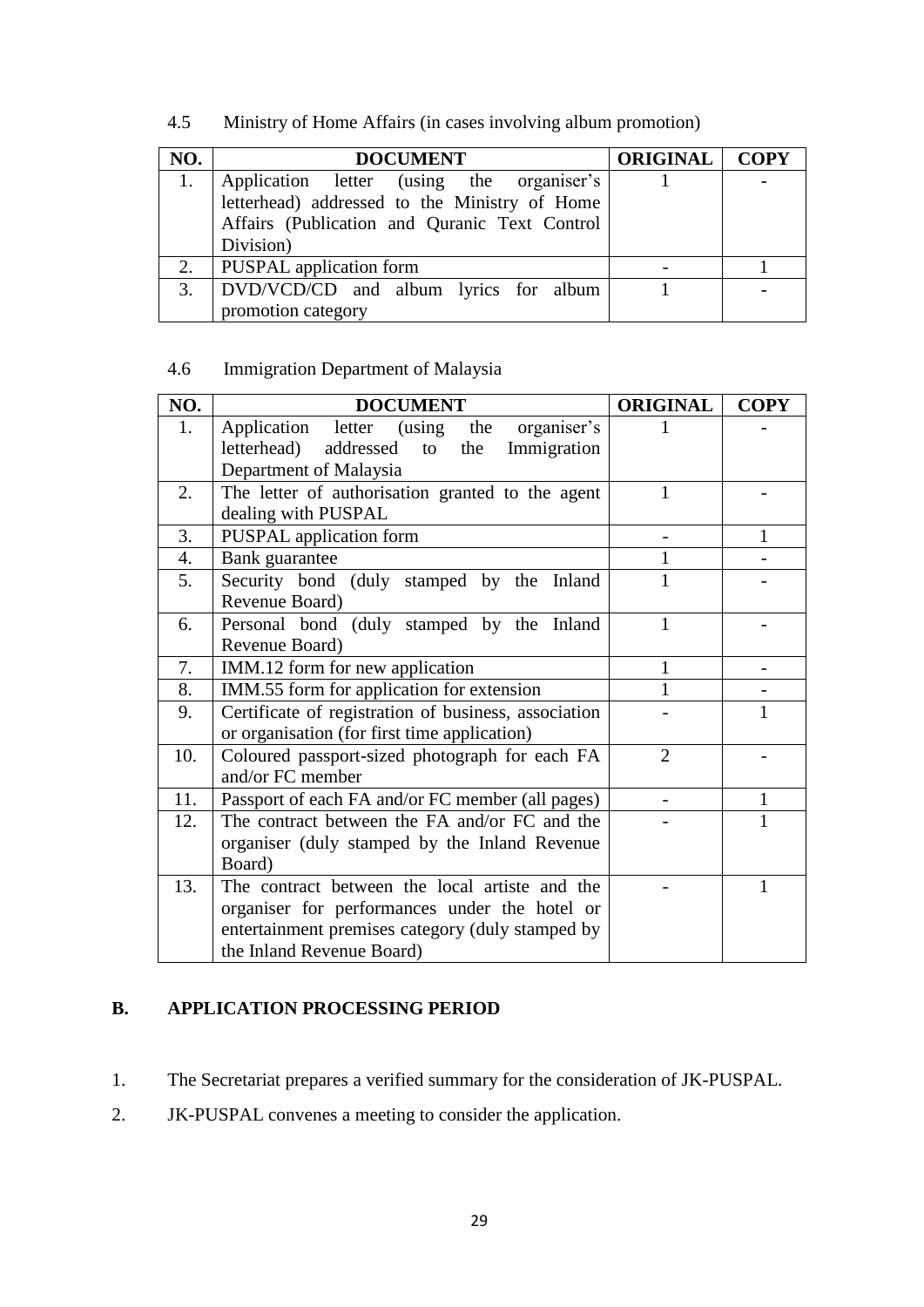- 3. In certain cases, the organiser will be called to attend the meeting in order to provide clarification.
- 4. A complete application shall be submitted at least fourteen (14) days before the date of the FA performance or filming.The minimum duration of processing an application is five (5) working days, provided the application submitted is complete.

#### C. **PERFORMANCE GUIDELINES AND REGULATIONS**

# 1. Category

1.1 FAs and/or FCs are divided into the following categories:

| Category            |                | Type of Performance            |  |
|---------------------|----------------|--------------------------------|--|
| A Stage             | A1             | Singing                        |  |
|                     | A2             | Music                          |  |
|                     | A3             | Dance                          |  |
|                     | A4             | Concert                        |  |
|                     | A <sub>5</sub> | Theatre                        |  |
|                     | A <sub>6</sub> | Circus                         |  |
|                     | A7             | Acrobatic                      |  |
|                     | A8             | <b>Martial Arts</b>            |  |
|                     | A <sub>9</sub> | Magic                          |  |
|                     | A10            | Emcee/Comedian/Stand-up comedy |  |
|                     | A11            | Promotion                      |  |
|                     | A12            | <b>DJ</b>                      |  |
|                     |                |                                |  |
| B Opera / Religious | B1             | Chinese                        |  |
|                     | B2             | <b>Buddhist</b>                |  |
|                     | B <sub>3</sub> | Hindu                          |  |
|                     |                |                                |  |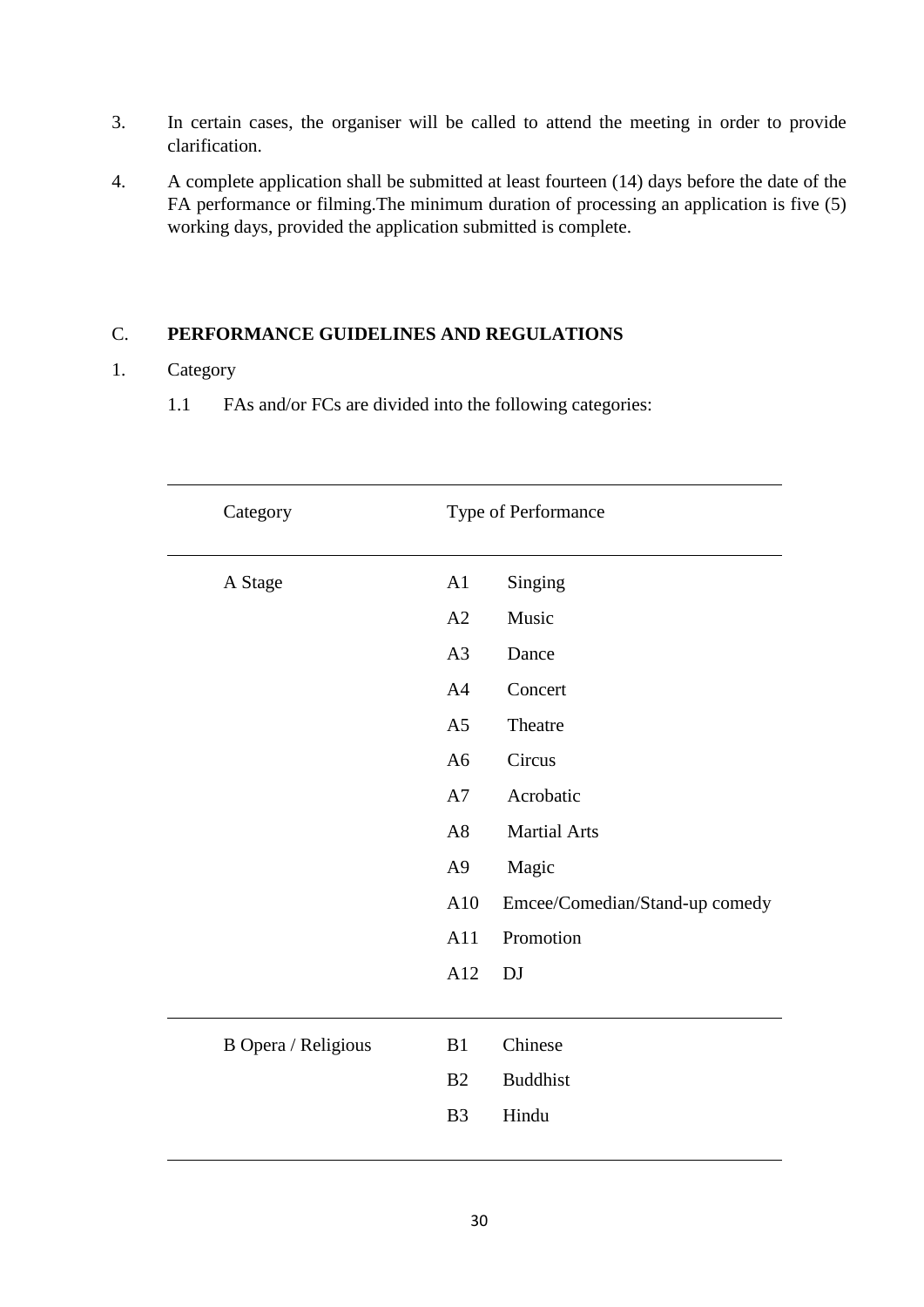- 1.2 FAs and/or FCs in category B include artistes brought in individually for their roles in an opera in support of the local artistes or operatic company in existence in the country.
- 1.3 FAs and/or FCs in category B will be considered based on the religion and customs covered by the Chinese, Buddhist and Hindu operas.
- 1.4 The performance location of the FAs and/or FCs under category B shall be at Buddhist, Chinese and Hindu temples, and other locations approved by the local authority.
- 1.5 The schedule and location of the performance under category B shall be as determined by JK-PUSPAL and any changes must be notified in writing for the consideration of JK-PUSPAL.
- 1.6 In the case of FA performance at hotels and entertainment premises, the JK-PUSPAL approval letter for the performance shall be displayed at a clearly visible place for public viewing.
- 1.7 FAs and/or FCs under categories A1 and A2 who are performing especially at entertainment centres are encouraged to perform several local songs.
- 1.8 The FAs and/or FCs intended to be brought in for a performance are not permitted to perform for another organiser or at a different location during the same period, except after the expiration of their contracts with the previous organiser. The overall period of entry by FAs and/or FCs shall not exceed the maximum period allowed.
- 1.9 The goods carried by the FAs must be declared and shall be subject to the approval of the Royal Malaysian Customs Department during the import or export of the same to and from the country.

#### 2. Work Period

- 2.1 For FAs and/or FCs under categories A1-A10, the entry and temporary work period shall not exceed the maximum period of ninety (90) days, except for FAs and/or FCs from ASEAN countries who are allowed to enter and work for a period of one hundred and eighty (180) days including extension period. Approval for a period of up to one (1) year may be given for applications for large scale productions from overseas.
- 2.2 For FAs under category A11, for the promotion of album and product, the entry and temporary work period shall not exceed seven (7) days.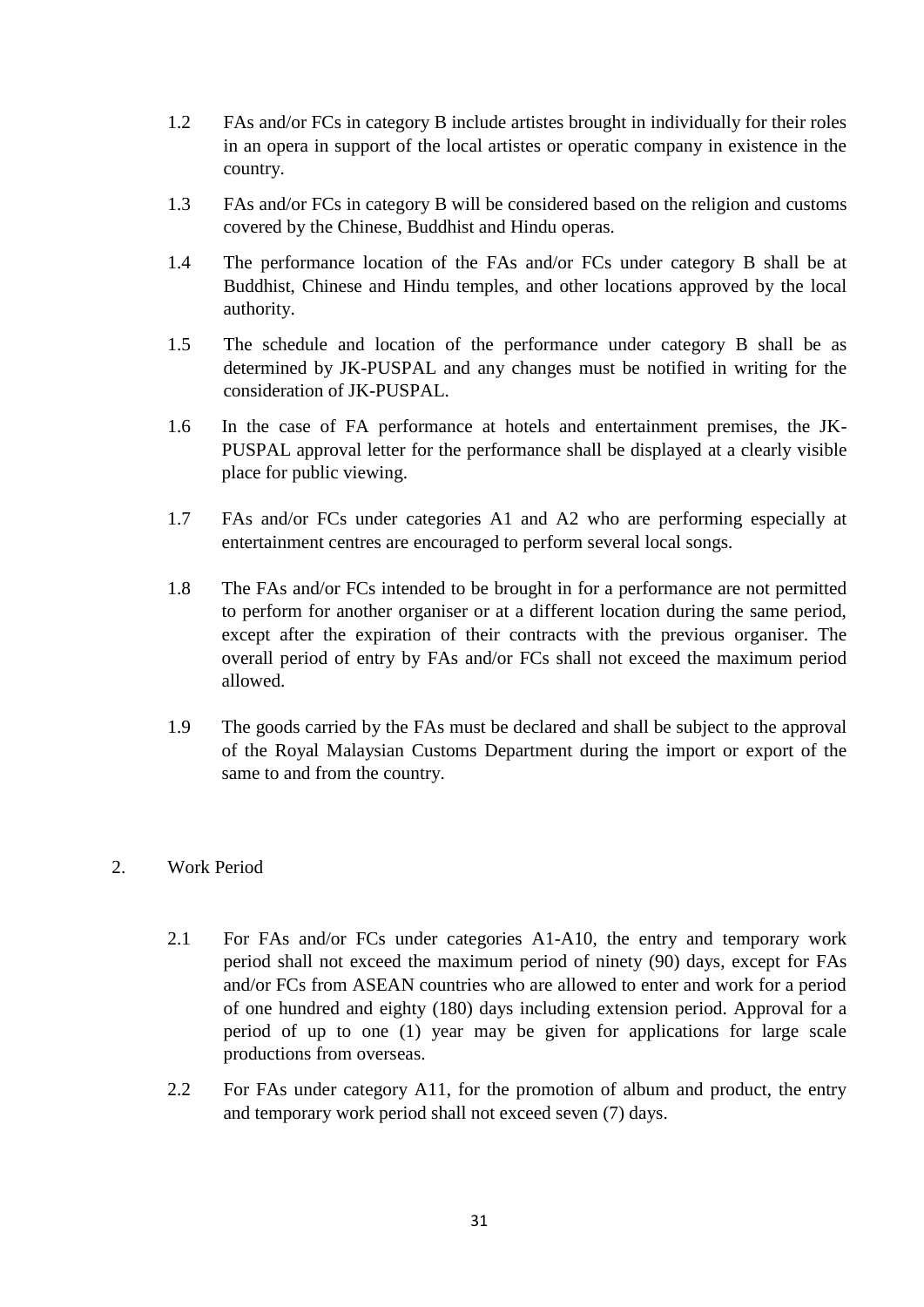- 2.3 For FAs under category A12, the entry and temporary work period shall not exceed thirty (30) days, whereas the cooling period for the same premises shall be seven (7) days.
- 2.4 For FAs and/ or FCs under category B, the performing period shall be one hundred and eighty (180) days. However, interim approval will be given for the first ninety (90) days. For the extension period of the following ninety (90) days, approval will be given based on JK-PUSPAL's evaluation.
- 2.5 For FAs and/or FCs under category A, second applications are only allowed after the expiration of the first performance period.
- 3. Number of FAs
	- 3.1 The number of FAs at a particular entertainment premise shall not exceed ten (10) at any one time, subject to the stipulated Schedule B1. However, consideration will be given according to a reasonable number based on the requirements of the performance.
	- 3.2 Under the opera category, the number of FAs and/or FCs must not exceed thirty (30) at any one time. However, consideration will be given according to a reasonable number based on the requirements of the performance.
- 4. Preview
	- 4.1 JK-PUSPAL may require a preview of or pre-listening to any FA performance, whether live or in the form of a recording, before the application is approved.
	- 4.2 Failure to comply with this requirement may affect the organiser's future applications.
- 5. Dress Code and Code of Conduct during the Performance
	- 5.1 Each performance will be subject to the following code of ethics:
		- 5.1.1 Dress Code
			- a. Dress code for male FAs

Male FAs shall dress appropriately and not provocatively, and are prohibited from:-

- i. wearing shorts (underwear or provocative dressing);
- ii. wearing clothes that display any symbol, picture or words that are vulgar in nature, that touch upon religious, racial and cultural issues, or display brands of cigarettes, liquor and drugs;
- iii. taking off clothes during their performance; and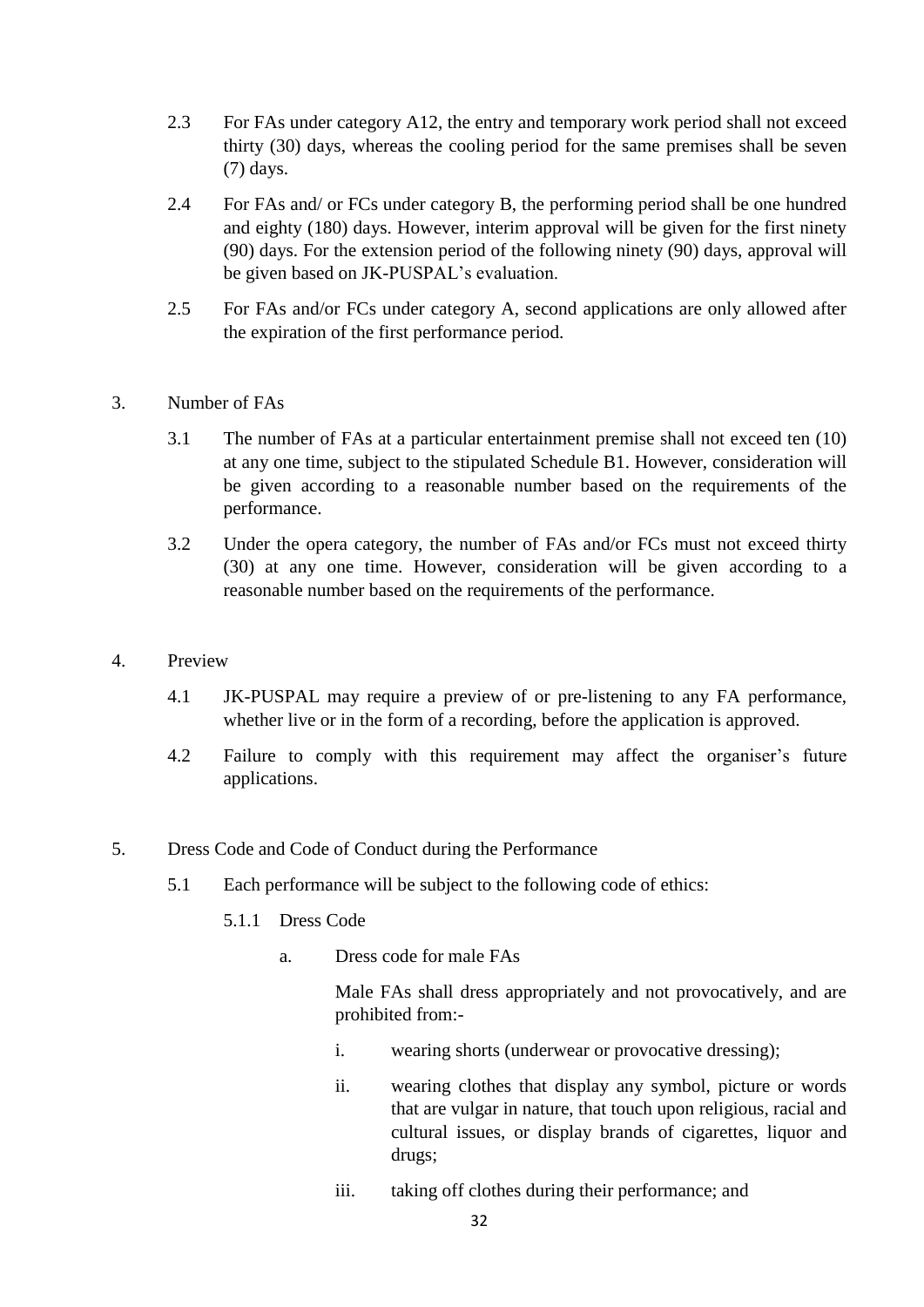- iv. any other conditions stipulated by the local authority.
- b. Dress code for female FAs

Female FAs shall dress appropriately and not provocatively, and are prohibited from:

- i. wearing clothes that expose the chest area or that are too high above the knees;
- ii. wearing clothes with high slits, and clothes that are too tight or figure-hugging;
- iii. wearing see-through clothes that display underwear or the figure; and
- iv. any other conditions stipulated by the local authority.
- 5.1.2 Conduct during the Performance

FAs are prohibited from displaying actions and speech that may cause discomfort to the audience and that touch upon religious and social sensitivities, and are contrary to the cultural values of the local society such as:

- a. Performing in a wild manner, provocatively and displaying actions that are contrary to the performance code of ethics;
- b. Throwing objects towards the audience;
- c. Displaying actions or speech that is indecent, with provocative acts such as kissing, kissing a member of the audience or carrying out such actions among themselves;
- d. Performing actions or making utterances that may be deemed as seditious, calling on the audience to be proud of a particular class of society or religion in the context of racial polarisation that may affect the country's stability;
- e. Entertaining or mingling with the audience at any time whereas their performance should be limited to the stage; and
- f. Any other conditions stipulated by the local authority.
- 6. Basis of Consideration for Extension of Performance

An application to extend a performance will be considered, subject to: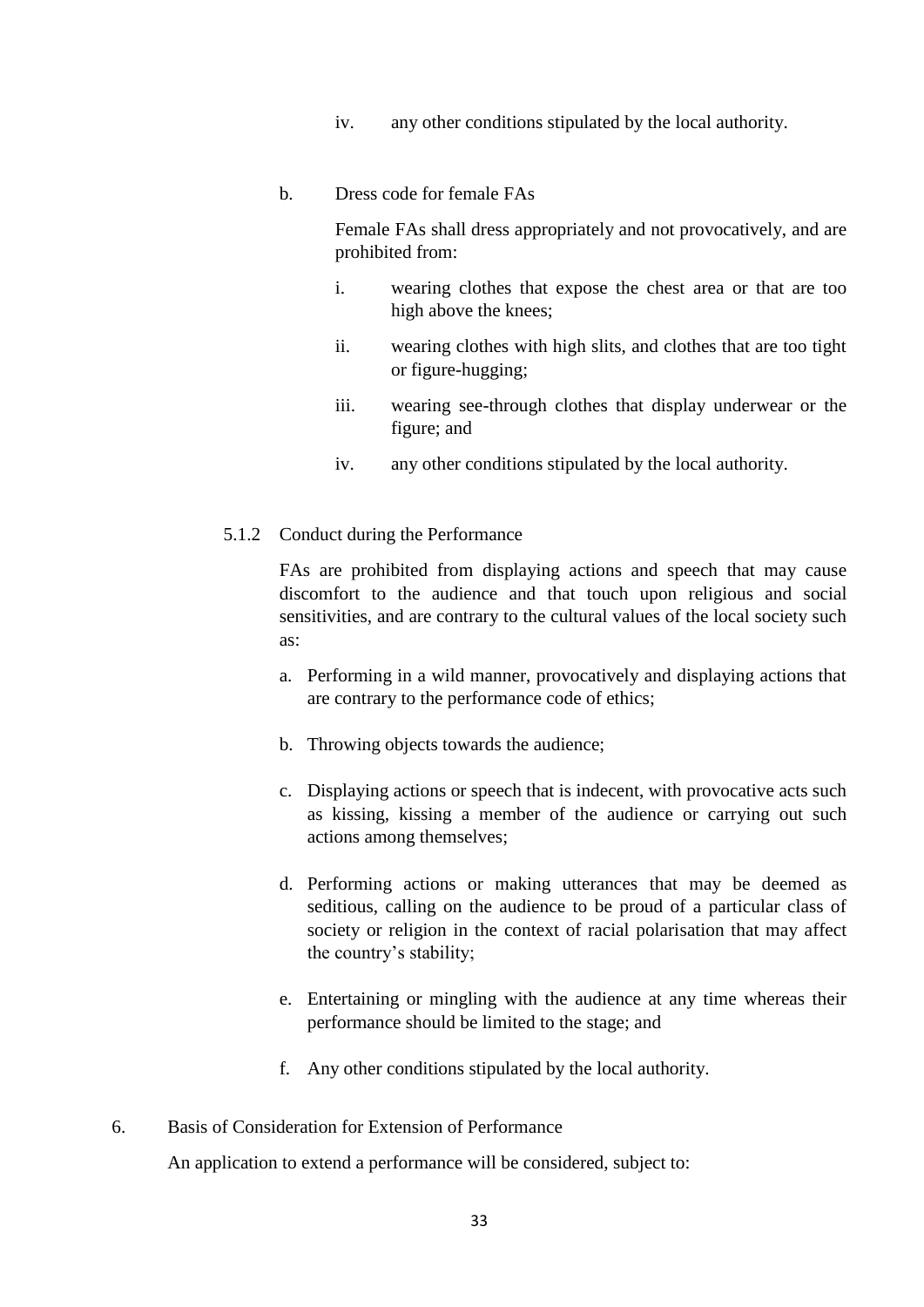- 6.1 an application being submitted at least fourteen (14) days before the expiry of the period of FA performance:
	- 6.1.1 online; and
	- 6.1.2 by hand or post to the JK-PUSPAL Secretariat.
- 6.2 no comment or negative report being received from any parties against the FAs, their performance or the organisers during the previous performance.
- 6.3 for FAs under categories A1-A10, an application for extension of FAs and/or FCs from non-ASEAN countries may be considered for a specified period, with support from JK-PUSPAL and subject to approval from the Immigration Department of Malaysia.
- 6.4 for FAs and/or FCs under category B, application for extension may be considered subject to JK-PUSPAL's evaluation.
- 7. Special Conditions
	- 7.1 Concert / singing
		- 7.1.1 The organiser must involve local artistes in each FA performance.
		- 7.1.2 At least 30% of the technical staff for the FA performance shall be Malaysian citizens. However, consideration will be given according to the requirements of the performance.
		- 7.1.3 The duration of a large scale performance shall not exceed one (1) day, subject to the local authority's approval of the time of performance.
		- 7.1.4 Large scale performances should, as best as possible, be held indoors to facilitate security control and to avoid disturbance to public peace, such as from loud noise.
		- 7.1.5 The organiser must submit a safety procedure plan during the submission of application to PUSPAL and if required, the organiser will be called to be present in order to provide detailed explanation.
		- 7.1.6 The organiser must appoint trained security officers. The number of security officers must be reasonably commensurate with the expected size of the audience.
		- 7.1.7 The organiser is required to involve the Government enforcement and security agencies, as well as a medical team, at the location of the performance, according to reasonable circumstances.
	- 7.2 Performance based on Electronic Dance Music (EDM)
		- 7.2.1 Any activity related to cigarettes, drugs and liquor is STRICTLY prohibited.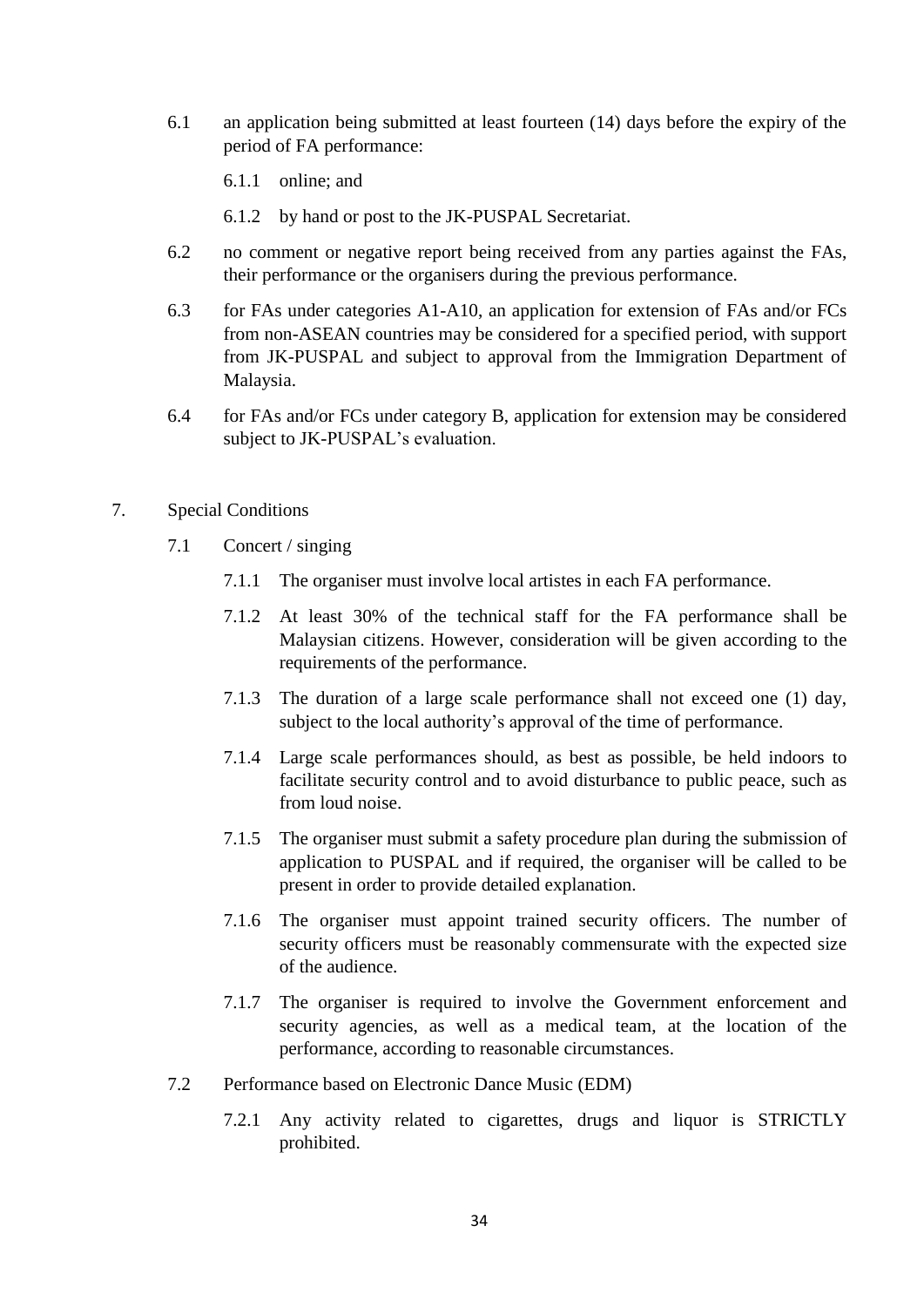- 7.2.2 Performances must be held indoors in order to facilitate security control and to prevent disturbance of public peace such as from loud noise.
- 7.2.3 The organiser must submit a safety procedure plan during the submission of application to PUSPAL and if required, the organiser will be called to be present in order to provide detailed explanation.
- 7.2.4 The duration of the performance shall not exceed five (5) hours beginning from 8 pm until 1 am. The performance is limited to one (1) day only and shall not be held consecutively.
- 7.2.5 The size of the audience must not exceed 10,000 people and must be limited to persons aged 21 years and above. Adequate entry and exit points must be provided as appropriate.
- 7.2.6 The organiser must employ trained security officers. The number of security officers provided must be at a ratio of one officer to 50 people  $(1:50)$ .
- 7.2.7 The organiser must involve enforcement and security agencies such as the Royal Malaysian Police, the local authority, the National Anti-Drug Agency, the People's Volunteer Corps (RELA) and the Civil Defence Department. Each agency shall be given its own special area at the performance location to facilitate the discharge of duties.
- 7.2.8 The organiser must provide trained drug sniffer dogs.
- 7.2.9 Bag and body checks must be carried out on members of the audience by the security officers at all entry points.
- 7.2.10 The performance location must be equipped with closed circuit television.
- 7.2.11 The performance location must have adequate parking facilities and must not obstruct the public traffic flow.
- 7.2.12 The organiser must appoint a team of paramedics qualified to administer emergency response. The number of medical team members provided must be at a ratio of two personnel to 500 people (2:500). Meanwhile, the number of ambulances provided must be at a ratio of one ambulance for every thousand people (1:1000).
- 7.2.13 The performance location must be easily accessible to personnel and emergency response vehicles, and must also be equipped with special areas designated for treatment.
- 7.2.14 The organiser must provide adequate drinking water for the audience for the whole duration of the performance. The drinking water must be placed in areas easily accessible to the audience.
- 7.2.15 The organiser must make health and safety announcements before and during the performance.
- 7.2.16 The organiser shall comply with all fire safety regulations stipulated by the Fire and Rescue Department of Malaysia.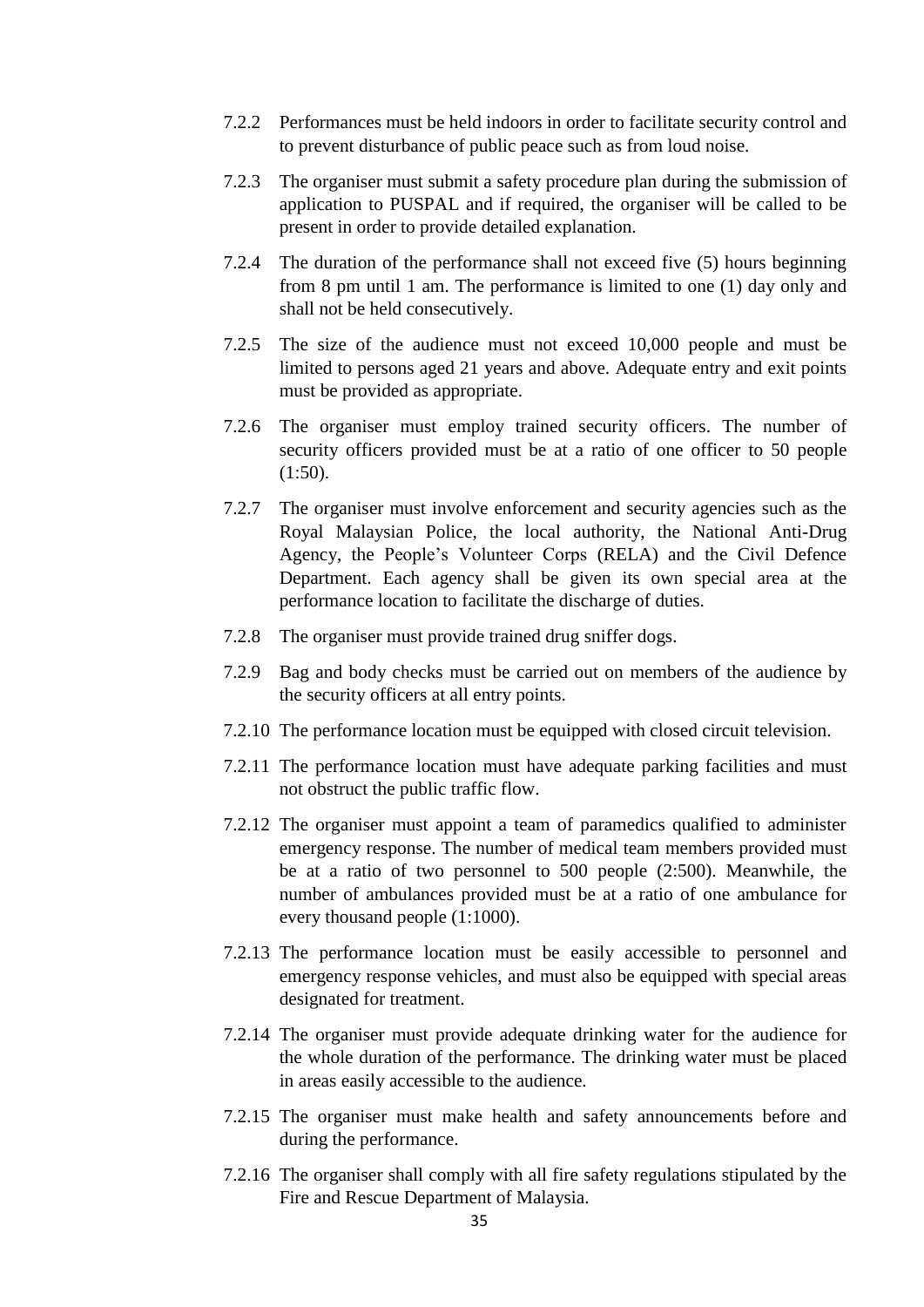#### 7.3 Album Promotion

FAs may submit a new application for promotion of the same album. However, the new application may only be submitted at least ninety (90) days after the end of the previous promotion period of the album.

- 7.4 Hotels and Entertainment Premises
	- 7.4.1 FA performances in hotels are only permitted for hotels with a rating of four (4) stars and above.
	- 7.4.2 Special consideration may be given to three (3)-star hotels located within tourist zones (such as on resort islands) or in state capitals for a maximum period of ninety (90) days in a year, regardless of the number of performance outlets. FAs are limited to one (1) group at any one time.
	- 7.4.3 Change of or name change of the performance outlet must be made known to JK-PUSPAL.
	- 7.4.4 All performance outlets, located in an area or location within a hotel building, rented by the organiser shall be deemed to be fully owned by and under the full responsibility of the organiser concerning any matters related to the FA performance.
	- 7.4.5 FA performance at shopping centres, private clubs and the like may be permitted if agreed by JK-PUSPAL and shall be subject to approval by the local authority.
	- 7.4.6 FA performance at entertainment premises are only permitted for premises located within commercial zones or in main visitor attractions.
	- 7.4.7 The ratio of artistes shall be 70:30, i.e. 70% local artistes and 30% FAs. Nevertheless, consideration will be given according to reasonable circumstances based on the requirements of the performance.
	- 7.4.8 Local artiste performance must not be less than five (5) days in a week and the performance time shall be between 8.00 o'clock at night and 12.00 midnight. However, consideration will be given according to the appropriate time considered by JK-PUSPAL.
	- 7.4.9 The organiser must comply with the use of outlet regulations as follows:
		- a. One Performance Outlet
			- i. Performances must be held alternately between local artistes and FAs;
			- ii. Ninety (90) days must be allocated for FA performances and the following ninety (90) days shall be for local artiste performances.
		- b. Two Performance Outlets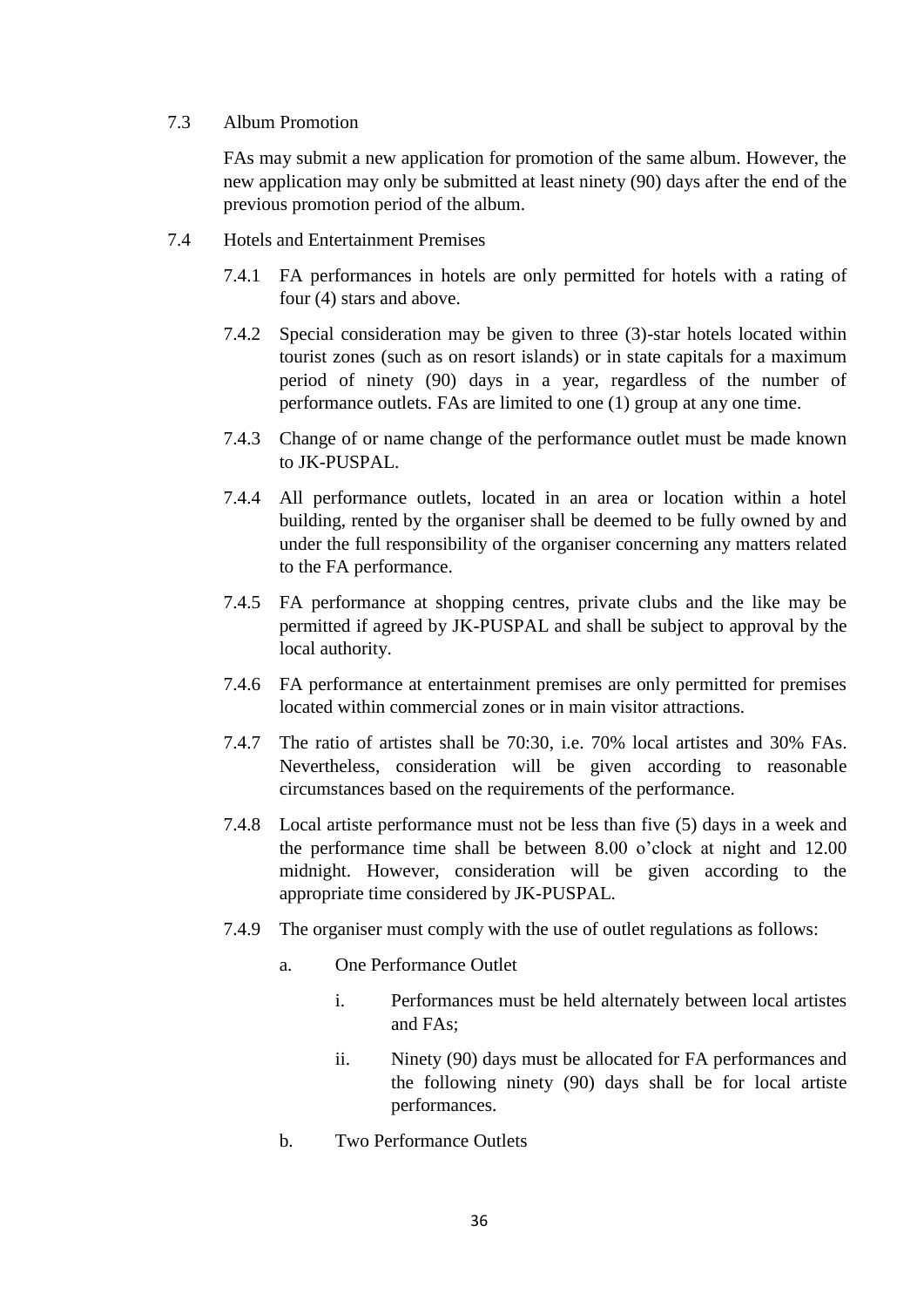- i. Either one of the outlets shall be filled by local artistes while the other outlet may be filled by FAs the whole year;
- ii. Alternate performances by local artistes and FAs at the performance outlets in the same premises are permitted.
- c. Three Performance Outlets
	- i. One outlet must be filled by local artistes for the whole year while another outlet may be filled by FAs.
	- ii. The third outlet must be filled alternately by local artistes for ninety (90) days followed by FAs for the next ninety (90) days.
- d. More Than Three Performance Outlets
	- i. Two performance outlets must be permanently filled by local artistes;
	- ii. The third performance outlet may be filled by FAs the whole year;
	- iii. The other performance outlets may be filled alternately or combined.
- 7.4.10 Transfer of FAs
	- a. The FAs shall observe a cooling period of thirty (30) days before transferring from one entertainment premises to another entertainment premises, whether at the expiration of their contract or upon termination of the contract by either party, except with approval of JK-PUSPAL.
	- b. FAs from non-ASEAN countries performing for less than three (3) months may carry out performances at other venues without observing the cooling period subject to the following conditions:
		- i. the prior approval of JK-PUSPAL; and
		- ii. Obtaining the PLIK for the new performance period from the Immigration Department of Malaysia.
- 7.4.11 Change of FA in a Group

Change of FA is permitted subject to the following conditions:

- a. Date of expiry is the same as that of the original group;
- b. The organiser is allowed to make not more than two (2) changes for each approved application; and